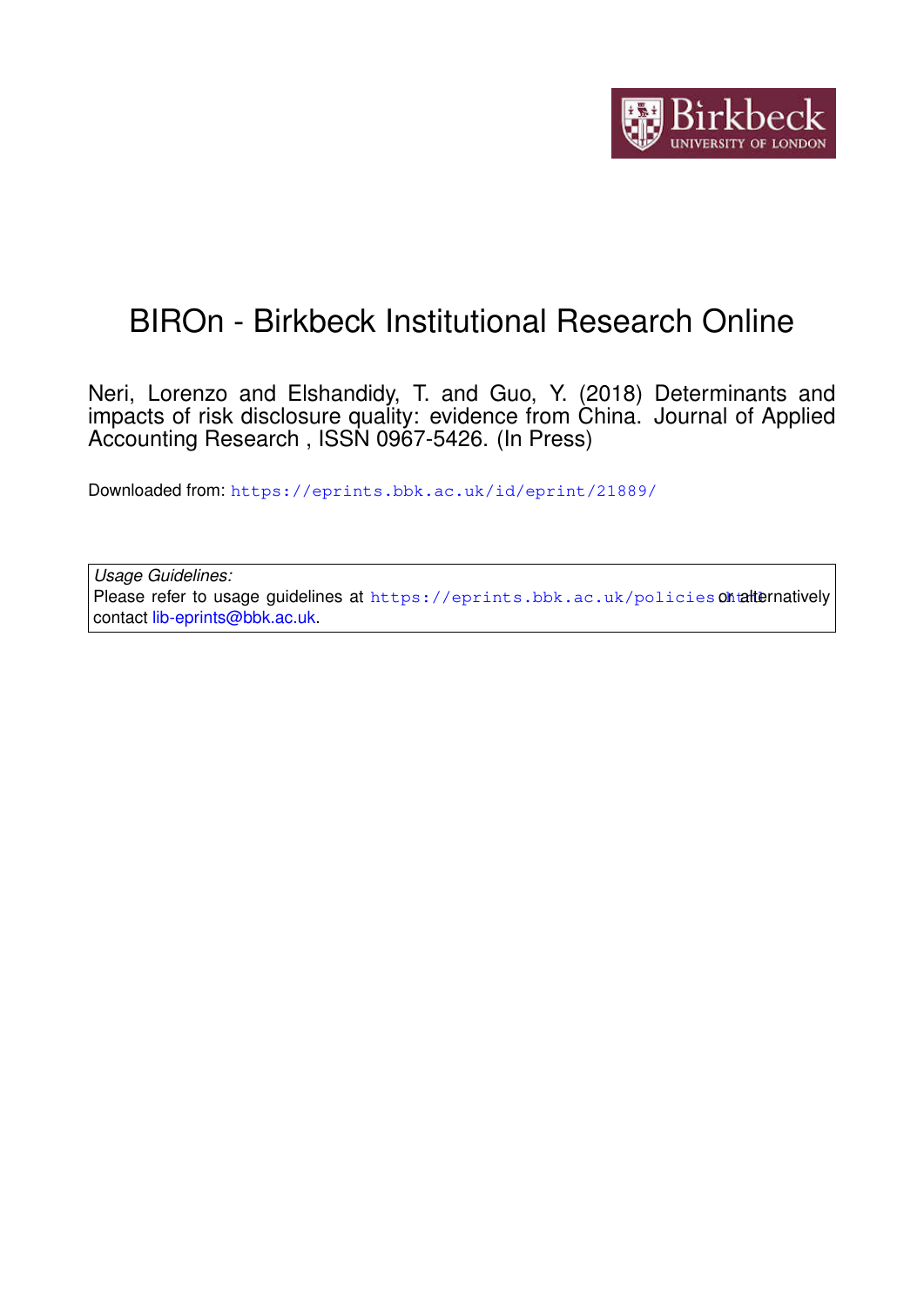#### Determinants and impacts of risk disclosure quality: Evidence from China

Tamer Elshandidy Bradford University School of Management T.Elshandidy@bradford.ac.uk

> Lorenzo Neri Birkbeck, University of London l.neri@bbk.ac.uk

> > Yingxi Guo yingxi.g@hotmail.com

## 1. Introduction

Although the effects of financial disclosure have been widely discussed in relation to developed countries, few studies (Abraham et al., 2015) have focused on emerging markets, owing to difficulties identifying the real effect of disclosures, as many institutional variables influence the growth of capital markets. This paper fills this gap by focusing on China, one of the so-called "BRIC" countries (Brazil, Russia, India, and China), that is at an advanced stage of economic development, and has had relatively greater influence on the global economy in recent years (Chen and Wang, 2004).

According to Li et al. (2013), the securities market in China has become a major global stock exchange in terms of total capitalisation, trading volume and the rapid growth in both the number and size of public companies. There are two official national exchanges in China: the Shanghai Stock Exchange (SSE), established in 1990, and the Shenzhen Stock Exchange (SZSE), founded in 1991. A-shares and B-shares can be issued by both exchange markets; A-shares are issued for domestic investors, denominated in renminbi (RMB), and B-shares are issued for foreign investors, predominantly in foreign currency. Chinese listed firms apply different accounting regulations depending on the type of security issued, whether A- or B-shares, or both (Elshandidy, 2014).

The Chinese regulatory system arguably acknowledges the important role played by the financial reporting system in progressing economic development. The Chinese Ministry of Finance (MOF) has set itself the objectives of fostering investors' confidence in financial information, increasing the transparency of financial reporting, and harmonising Chinese national accounting standards with IFRS (Deloitte, 2015). Although the China Securities Regulatory Commission (CSRC) has continuously improved its laws and regulations, by introducing many reforms to financial reporting disclosure, the effectiveness of the information disclosure system remains underplayed (Zhang and Zhang, 2014). Crucially,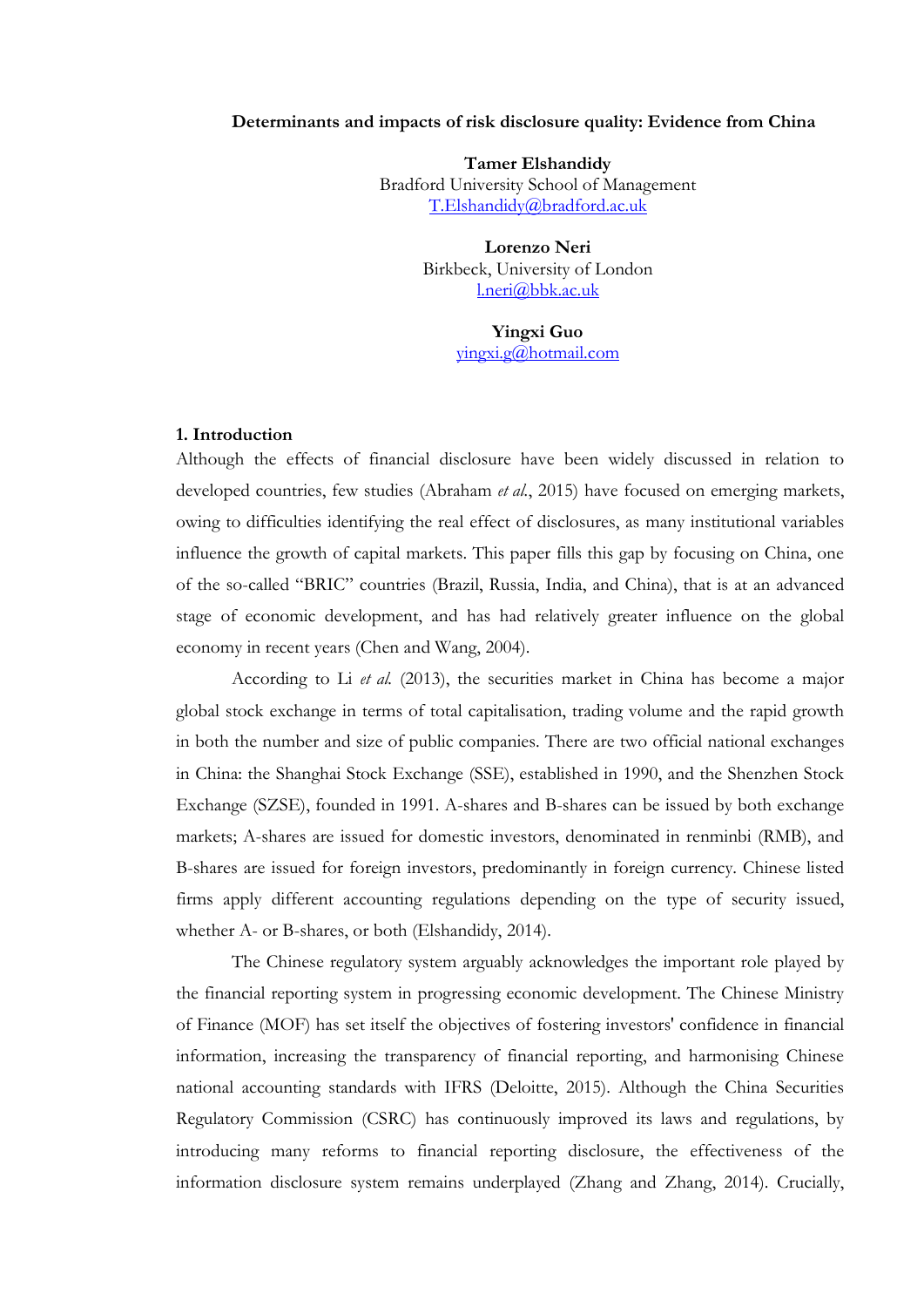despite promoting private ownership, international investment and entrepreneurial ventures, the Chinese government retains tight control of entrepreneurial activities (Elshandidy, 2014). The fact that the state still plays a significant, or even dominant, role in many financial companies, generates unique characteristics in terms of disclosure, given the structure of the Chinese financial market.

Despite the many actions taken in the last decade in China to ensure risk disclosure, the quality of risk reporting by financial firms continues to be empirically debatable (Wang et al., 2008). Regarding risk reporting in other contexts; over the last decade a wealth of literature has emerged concerning investors' risk perceptions of capital markets, observing the effects of risk disclosure (Elshandidy and Shrives, 2016). These studies share a recognition that the motivations for risk related information can be explained by agency theory, when evaluating the capacity of risk disclosure to decrease information asymmetries (Elshandidy and Neri, 2015). The effects of disclosure on market liquidity are well documented in developed countries (Miihkinen, 2013; Campbell et al., 2014; Elshandidy and Neri, 2015); however, as mentioned above, less attention has been given to emerging markets. This is especially important if we consider the situational context of the financial companies listed in the Chinese market: factors like the high percentage of state ownership and the low percentage of negotiable securities (OECD, 2011) render the risk disclosure of financial companies in the Chinese context fundamental to investors and analysts.

Our paper addresses this gap by answering the following two questions: (1) Whether, and if so how, did companies' characteristics influence risk disclosure quality in China for financial listed companies for the years 2013, 2014 and 2015?; and (2) To what extent did the quality of risk information reduce information asymmetry, by improving market liquidity between market participants in China for financial listed companies during the period 2013- 2015?

Our findings suggest that firm characteristics (especially size) influence risk disclosure practices of Chinese financial companies. Furthermore, we found that risk disclosure quality has an impact on market liquidity, and when we analysed each year we noticed that the results were driven by the year 2013; moreover, we noticed no or little significance from the period of the emerging financial crisis in 2014.

This paper contributes to the existing literature in several ways. Firstly, it draws on previous studies (Elshandidy et al., 2013; Miihkinen, 2012) to identify the influence of firm characteristics and risk disclosure quality, to understand how such disclosure might impact the market liquidity of an emerging market such as China. This will be of interest to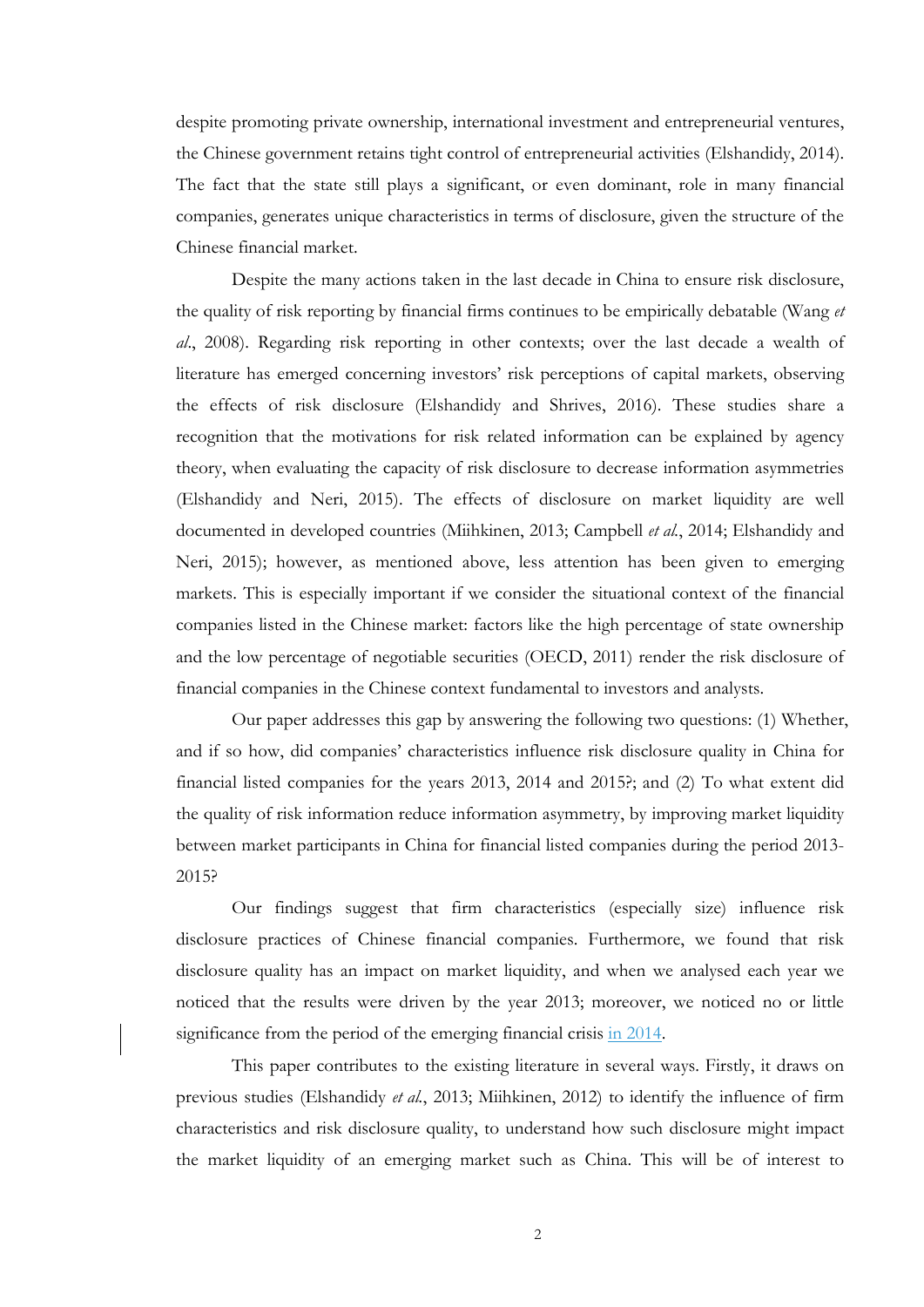investors, since there has been no significant previous research into the quality of risk disclosure practices in China. The time span of three years will be helpful in trying to identify patterns of behaviour in the years before, during and after the crisis. The importance of this paper resides in its provision of evidence concerning several reporting incentives detailing not only the quantity, but also the quality of firms' risk reporting. This will function as a set of guidelines for investors' decision making, and may also motivate reforms and the enhancement of regulations in China, in order to make the market more efficient.

Section 2 sets out the background to Chinese market regulation. Section 3 reviews previous literature and develops our hypotheses. In Section 4, we introduce our methodology and describe our sample. Section 5 discusses the empirical findings and provides further analysis, and Section 6 draws conclusions, discusses the limitations of the study, and suggests future research areas.

## 2. Background and regulation of the Chinese market

In 2015 the Shanghai stock market faced a crisis that led to a reassessment of the market. In the previous 12 months, it had registered a 150 per cent increase in stock value, but this rise had not been accompanied by a similar growth in earnings (Deloitte, 2015). Even with this rise, Shanghai's market index has experienced poor performance since 2012, compared with other stock indexes (UK stocks moved up by 5.8 per cent for instance). This is mostly due to the specific characteristics of the Chinese stock market; not only is it still underdeveloped (Luo *et al.*, 2009), but the government has made use of it as a fundraising tool for funding state-owned and state-controlled companies (which account for a high percentage of the listed companies). Furthermore, China's stock market developed under a repressed financial market and in a weak legal environment, which has offered little protection to shareholders.

Although La Porta et al. (2008) identify China's legal system as originating from German civil law, a unique characteristic of China's legal tradition is that the judicial system is not independent of the government's administrative system (Zhang and Zhang, 2014). Concentrated state ownership, unclear laws governing private property rights, and a lack of judicial independence therefore characterise China's market, as the government protects state interests over the rights of individuals.

Additionally, given the stock segmentation, China's stock market is not immediately accessible to foreign investors (even though the picture has changed rapidly in the last years) and this affects China's stock market integration. As stated above, on the SSE, A-shares and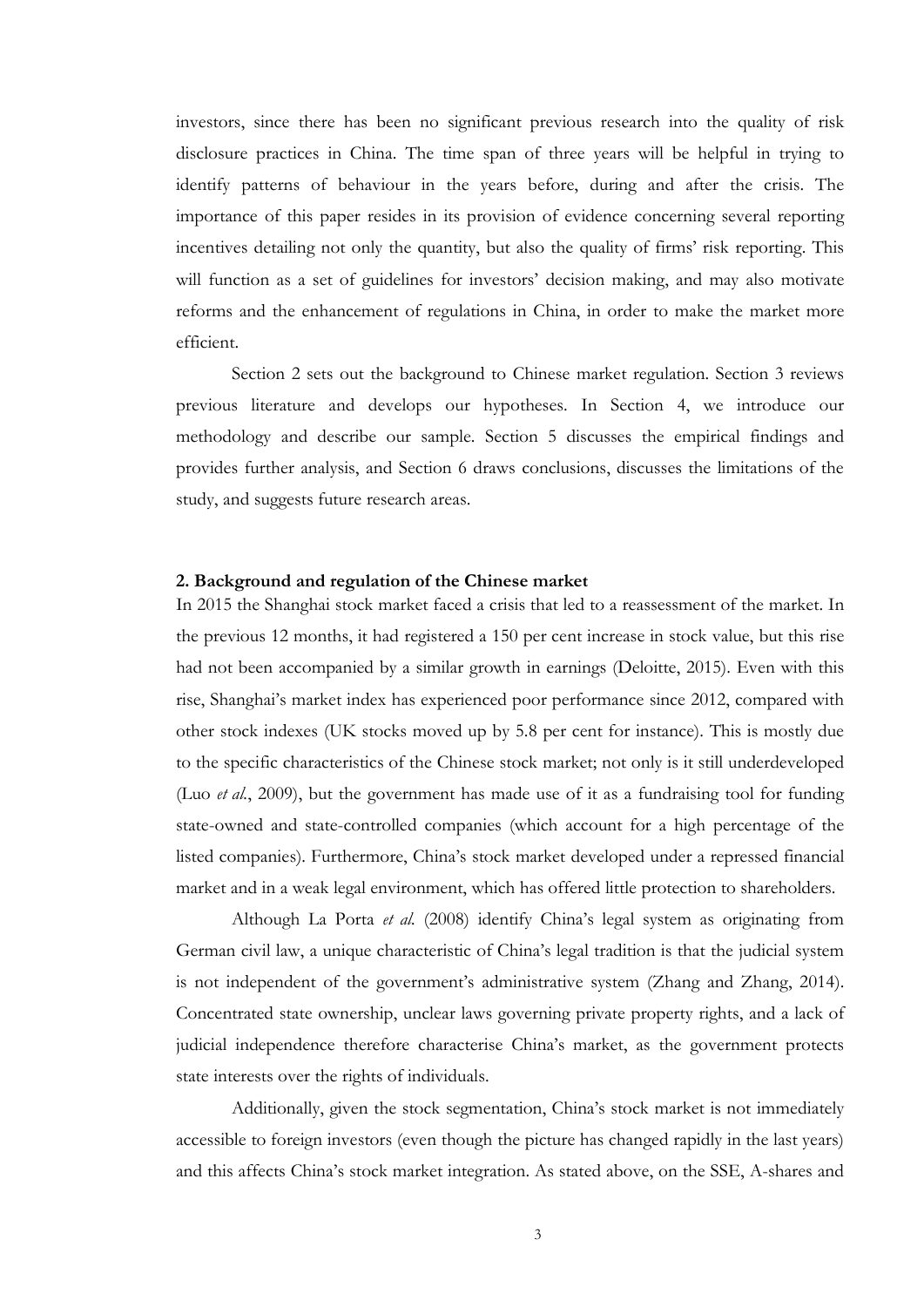B-shares are listed, with A-shares priced in the local RMB currency and intended for domestic investors only, and B-shares listed in US dollars and distributable to overseas investors. However, since 2002, China has permitted foreign institutional investors to purchase bonds or stocks listed in the Chinese A-share market, explaining why A-shares are the most important segment of China's stock market (Deloitte, 2015).

Chinese regulators have closely followed the development of the Basel Accords and have shown a strong willingness to integrate international regulatory rules into Chinese regulatory practices, with some adaptations for market features. In 2008, the China Banking Regulatory Commission (CBRC) finalised Basel II implementation in China through the publication of five sets of guidance. In 2010, the CBRC released the Implementation of Four New Supervisory Instruments (Draft Discussion) to merge Basel III's new tools for capital adequacy, anti-cyclical capital charge, liquidity and bank regulation into the Chinese regulatory framework. In 2013, China adopted reforms regarding corporate disclosure rules, which modified the landscape considerably, and in December 2015 the CSRC rolled out a series of money market funds provisions to strike a balance between the need for innovation and risk minimisation in capital markets, with the main aims being to improve disclosure and transparency.

#### 3. Literature review and research hypotheses

#### 3.1 Literature review

Previous studies have confirmed that firm characteristics relate to corporate risk disclosure. When testing associations between firm characteristics and risk information disclosed, Linsley and Shrives (2006) found that firm size and level of environmental risk are passively associated with the amount of risk disclosure. Abraham and Cox (2007) also suggest that corporate governance is an important factor to consider when studying risk disclosure drivers. Elshandidy et al. (2013) examine the relationship between risk disclosures and firm risk levels. Consistent with managers' incentive (agency and signalling) theories, their results confirm that risky firms are likely to significantly disclose risk information, suggesting managers are motivated to provide higher levels of information to reduce information asymmetry (Ball et al., 2003; Leuz et al., 2003; Ball and Shivakumar, 2005). According to a study by Miihkinen (2012), in the presence of detailed risk disclosure standards and guidelines, firms disclose more qualitative risk information and action plans relating to economic impacts, thereby improving the quality of firms' overall risk reviews.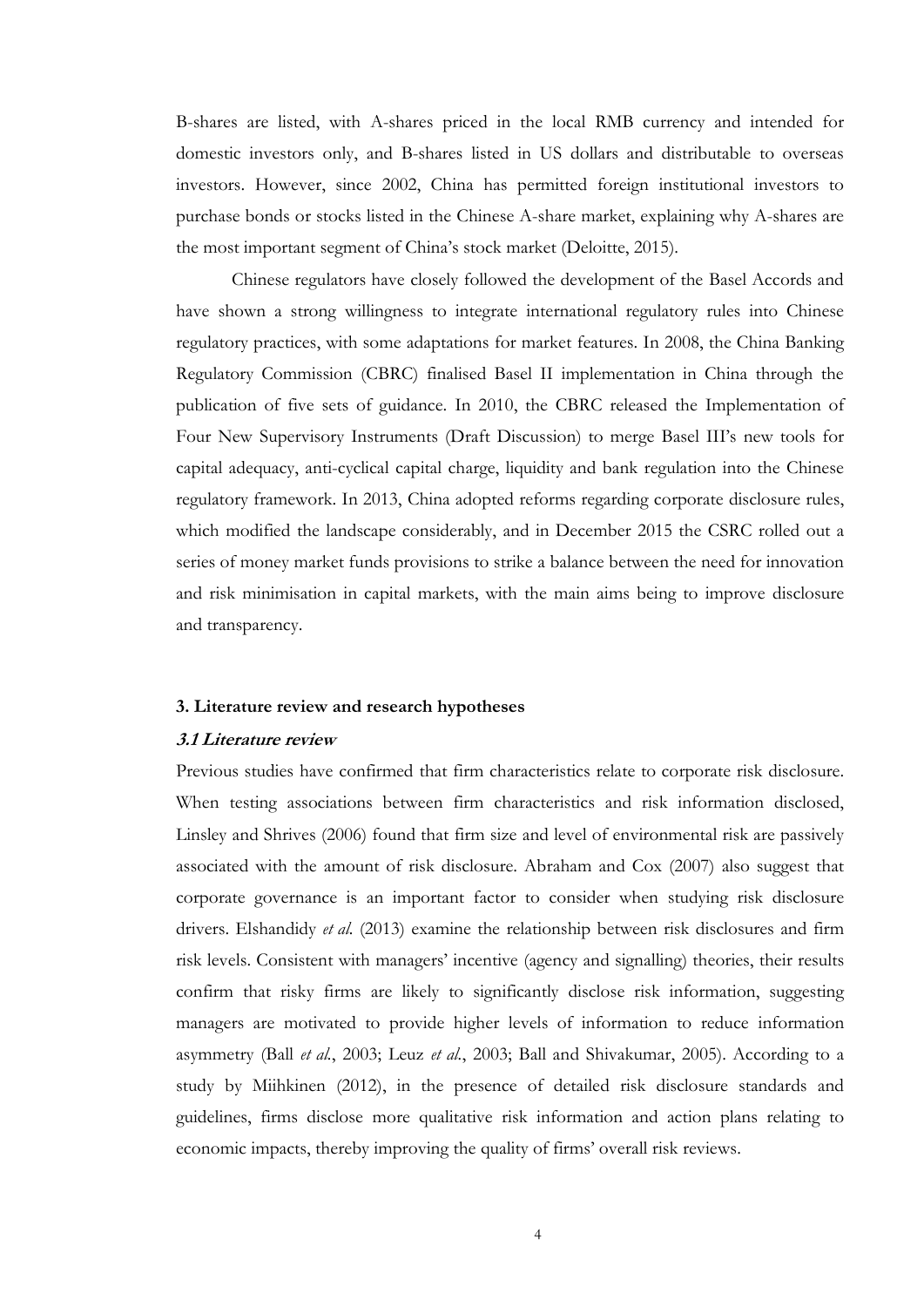In terms of the impact of risk disclosure, information asymmetry is a long-standing concern for both investors and regulators. The results of research by Verrecchia (2001) show that, in imperfectly competitive markets, the degree of information asymmetry is related to market illiquidity and the cost of capital. Jorgensen and Kirschenheiter (2003) theorise that firms with valid risk disclosures have lower risk premiums. When risk disclosures are voluntary, as opposed to mandatory, risk premiums also tend to be lower. In addition, improved information disclosure increases market liquidity, because investors are less likely to feel uninformed and artificially raise prices. These arguments are empirically supported by Elshandidy and Neri's (2015) findings. Consistent with these results, Campbell et al. (2014) conclude that, when the bid-ask price is used as a proxy for market liquidity, the risk factor is positively related to a reduction in information asymmetry.

# 3.2 Research hypotheses: Main determinants and impacts on market liquidity

#### 3.2.1 Firm size

According to agency theory, larger firms tend to incur lower disclosure costs than smaller firms, as agency theory argues that larger firms need to disclose more information to different user groups leading to a decline in agency costs and reducing information asymmetries (Watts and Zimmerman, 1983). However, in prior studies, the association between firm size and level of disclosure has proven to be either negative or positive. Kou and Hussain (2007) observe a negative relationship between firm size and disclosures, whereas Linsley and Shrives' (2006) work supports a positive relationship between the two.

Risk reporting literature highlights no significant influence from firm size on the quantity and/or quality of risk disclosure (Beretta and Bozzolan, 2004), on negative relations, (Campbell et al., 2014) or positive influences on aggregated disclosure (Linsley and Shrives, 2006; Abraham and Cox, 2007). In a study of 559 Chinese firms in 2002, Huafang and Jianguo (2007) find that larger firms offer greater disclosure, while Li et al.'s (2013) study of all Chinese listed firms with A-shares in the China Stock Market and Accounting Research database identifies a positive relationship between size and disclosure. Therefore, the first hypothesis is:

Hypothesis 1: Larger Chinese firms in the financial sector tend to deliver more and higher-quality risk disclosure information to the market.

#### 3.2.2 Risk

Based on signalling theory, as managers disclose more risk-related information investor uncertainty reduces. Disclosure can decrease the perceived risk associated with a firm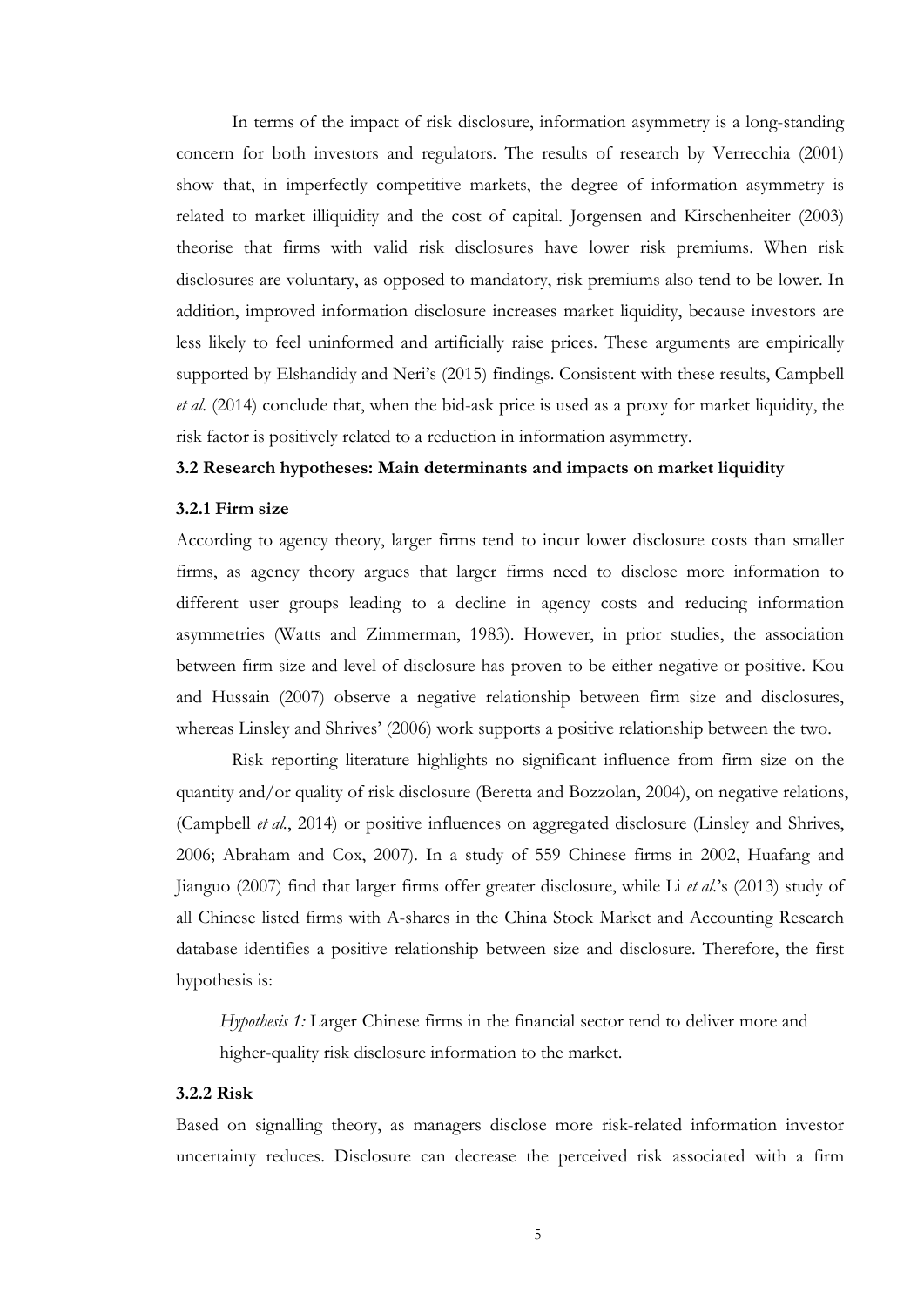because an open disclosure strategy should result in a better assessment of the firm's future performance (Jorgensen and Kirscenheiter, 2003). Firms also benefit from this practice, because it helps them to avoid unnecessary losses, especially for high-risk firms. According to Elshandidy and Neri (2015), firms with higher risks usually disclose more information in order to avoid misunderstandings among investors, and this is consistent with Elshandidy et al. (2013). Firth et al. (2007) find a positive relationship between risk profile and the level of earnings disclosure in the Chinese market. Finally, investors also require high-risk firms to present the methods they have employed to evaluate risk drivers to gain deeper insights before making decisions. Given the above considerations, we formulate the following hypothesis:

Hypothesis 2: Chinese financial firms with higher risks are more likely to provide high-quality risk disclosures.

#### 3.2.3 Capital structure

According to signalling theory, managers in firms heavily financed by debt tend to disclose more information, so as to satisfy the needs of creditors (Elshandidy et al., 2013). Considering the agency theory perspective, creditors of high leveraged companies should have greater incentives to recommend that management disclose more information. This is supported by Elshandidy *et al.* (2013), who find a positive relationship between risk level and risk disclosure. They also confirm that risky firms are likely to disclose more information than less risky firms, to avoid market misinterpretations. However, previous studies of the possible association between level of risk and the amount of risk disclosure have discovered an insignificant association (Abraham and Cox, 2007). In the Chinese context Ferguson et al. (2002) highlighted a positive relationship between leverage and disclosures by Chinese listed companies. This knowledge leads us to formulate the following hypothesis:

Hypothesis 3: The capital structure of Chinese financial firms is positively associated with risk disclosure quality.

# 3.2.4 Growth

High-growth firms are likely to experience greater information asymmetry and higher agency costs (Gaver and Gaver, 1993). Gul and Leung (2004) claim that companies with a high growth potential need to disclose superior information to the market to signal that their stock is not overvalued. Considering risk disclosure, Elshandidy et al. (2013) hypothesize a positive relationship, but their findings do not confirm this expectation. Herein we use the book-to-market ratio (BTM), which represents a measure of a firm's opportunities for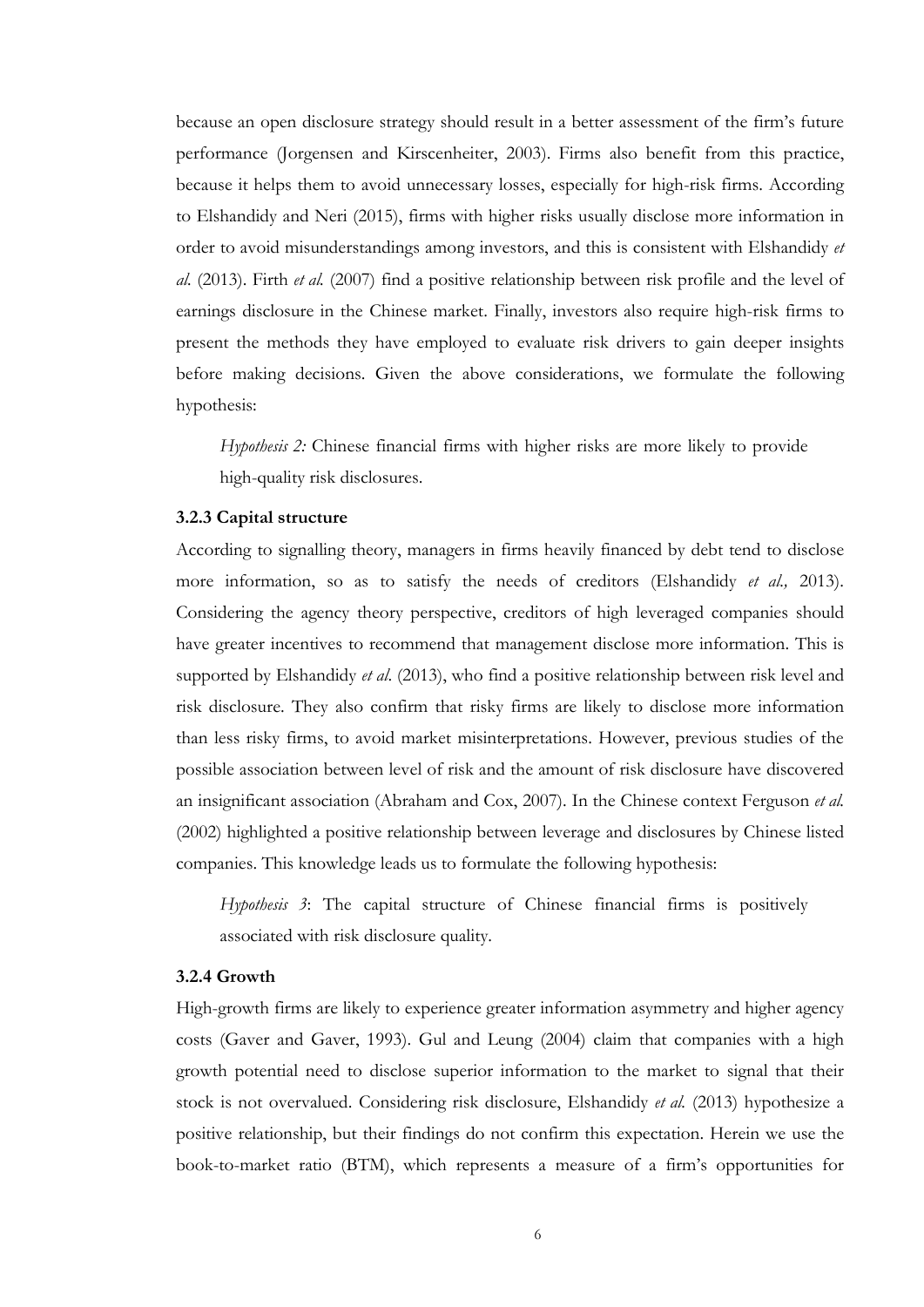growth (Elshandidy and Neri, 2015). Investors prefer firms with a high market value in relation to the book value of their equity. Campbell  $et$   $al$ 's (2014) study of BTM value suggests BTM and future growth can have a direct positive or negative impact on a firm's stock return. Cheng and Courtenay (2006) find evidence of a positive relationship between BTM ratio and risk disclosure, while Liu (2015) shows a negative relationship between BTM and forward-looking information in the Chinese market context. This knowledge leads us to formulate the following hypothesis:

Hypothesis 4: There is no association between BTM ratio and the quality of risk disclosure by Chinese financial firms.

# 3.2.5 Market liquidity and quality of risk disclosure

The market-efficiency coefficient (MEC) expresses a market's price fluidity. Markets with high liquidity are better equipped to support changes in price (Welker, 1995). Therefore, a price-based measurement is used in this paper to determine market liquidity. Higher levels of disclosure are expected to diminish any information asymmetry between current and prospective shareholders, as disclosure can increase the liquidity of a security (Easley and O'Hara, 2004).

Lang and Lundholm (1993) find that performance variability affects disclosure levels negatively, recognising an association between the volatility of market returns and disclosure levels. Furthermore, investors and analysts could include risk information in their price choices and recommendations and increase market liquidity by working on information asymmetry (Campbell et al., 2014). Elshandidy and Neri (2015) find that risk disclosure practices (mandatory and voluntary) provided by UK firms significantly and negatively influence the bid-ask spread, suggesting this information reduces information asymmetry between market participants improving market liquidity. Furthermore, Elshandidy and Neri (2015) find that voluntary, rather than mandatory, risk disclosure provided by Italian firms improves market liquidity by reducing information asymmetry. No significant research has shown that this finding is also true in the Chinese market. This knowledge leads us to formulate the following hypothesis:

Hypothesis 5: There is an association between market liquidity and risk disclosure quality for Chinese financial firms.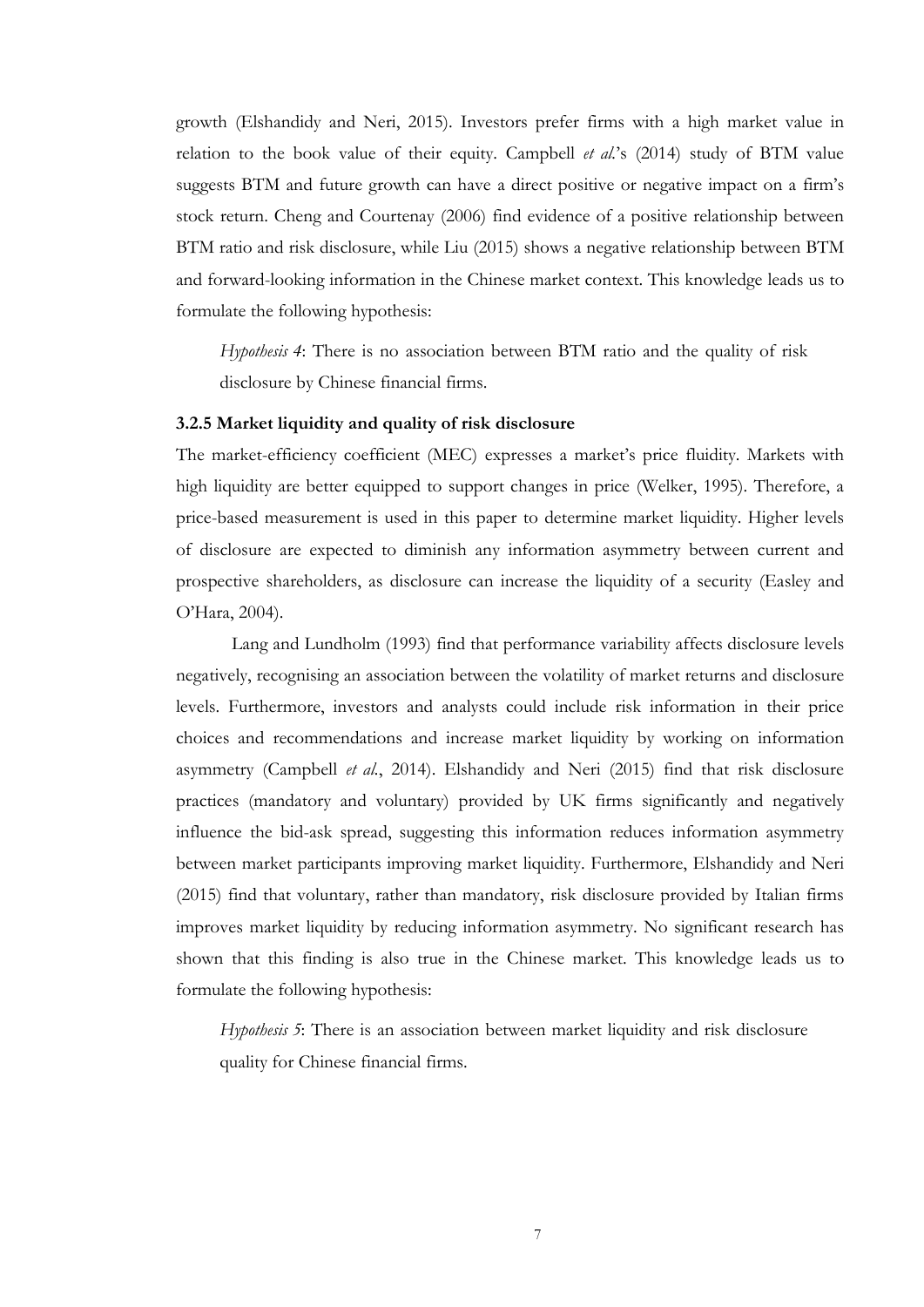#### 4. Sample and methodology

#### 4.1 Sample selection and data collection

Our sample is based on financial firms listed in the A-shares market of the SSE for the period 2013-2015, as the market became more mature during this period, which makes it is possible to effectively evaluate risk regulation implementation in the Chinese market. Additionally, by covering this period we can observe any potential impact from the most recent (2014) financial crisis in the Chinese market. Based on a list generated by Thomson One, 102 financial firms were listed on the SSE in the period to 2015. Therefore, the sample features 102 financial firms. Firms publish their annual reports according to PRC GAAP. Two organisations were omitted because they were not listed during the entirety of the period of observation, so the final sample comprises 100 firms. All included organisations have a fiscal year end of 31 December, and measurements of market liquidity and observations were pooled for the whole period.

Annual reports for the above firms were collected from Thomson One and from the companies' websites. Data collection for risk disclosure quality focused on annual reports, since these are the primary source of information for investors (Miihkinen, 2013). Corporate governance data were collected from Orbis and manually from annual reports, while financial data for each firm (such as share price and market value) were collected from Datastream.

# 4.2 Identification of variables

In measuring the quality of risk disclosure and consistent with Miihkinen (2012), four measurement indicators are considered in this paper: quantity of disclosures, coverage of disclosures, and the semantic properties, depth and outlook.

#### 4.2.1 Risk disclosure quantity

This paper uses the number of sentences concerning risk disclosure that appear in the annual report as a proxy for risk disclosure quantity. Thus, it is measured as:

 $QUANTITY_i = ln (total number of sentences containing risk disclosure)$ 

#### 4.2.2 Risk disclosure coverage

The topics identified in the annual reports are financial risks, damage risks and risk management (Linsley and Shrives, 2006). As suggested by Miihkinen (2012), this paper uses the Herfindahl index to identify the concentration of risk topics within corporate disclosures.

 $COVERAGE = [(1/H)/Number of main risk topics]$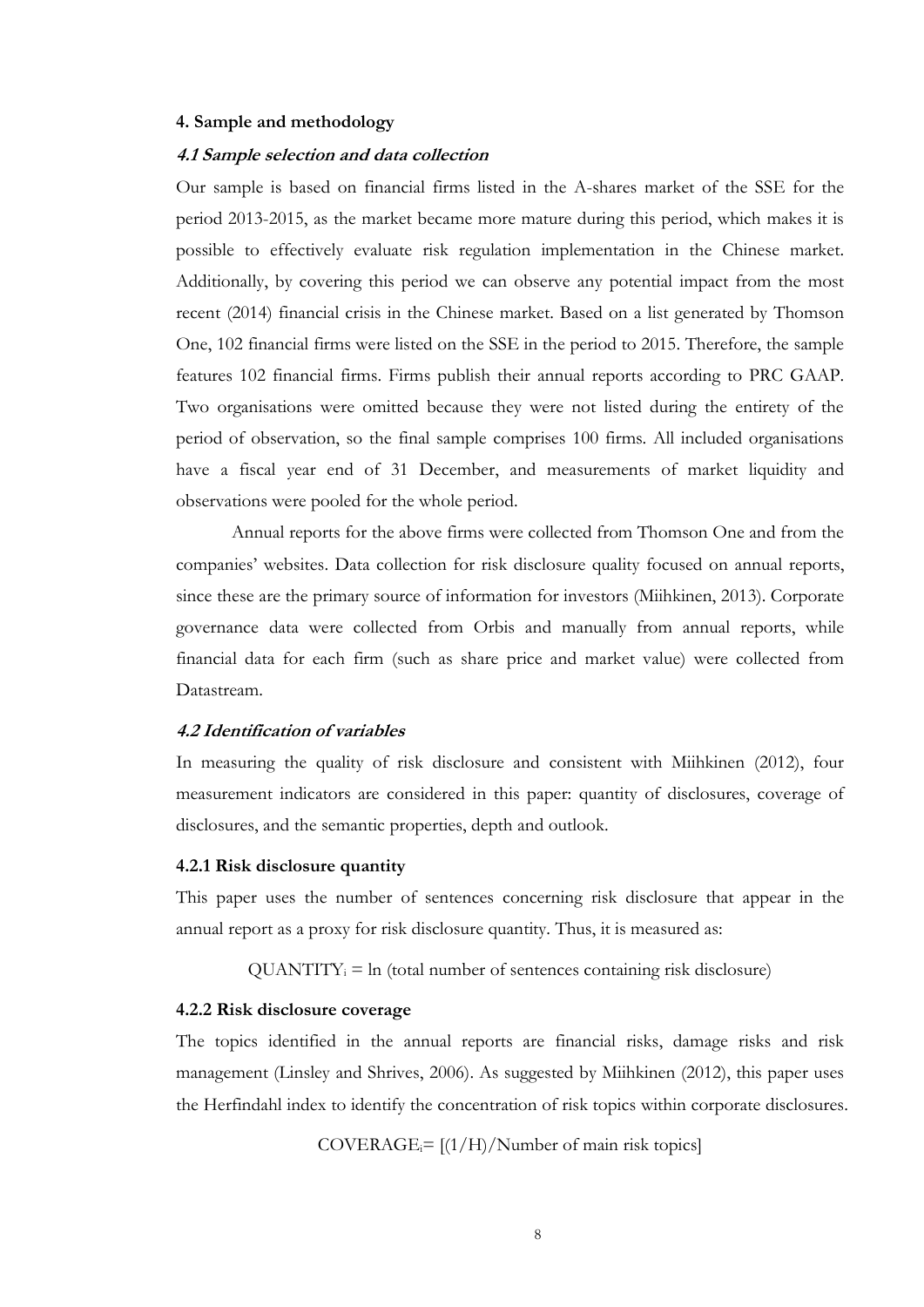where H =  $\sum_{i=1}^{n} P_i^2$  measures the concentration of risk topics, and P<sub>i</sub> represents the proportion of risk disclosure sentences on topic *i*. In order to increase the Herfindahl index value, so that it displays comprehensive coverage of the information, this paper uses the inverse of H.

#### 4.2.3 Risk disclosure depth

The semantic properties of the information disclosed in corporate communications include depth and the outlook profile. Depth concerns the content of disclosed risk information, which predicts any economic impact on future performance. Disclosure depth gives users a better understanding of firms. The empirical indicators are as follows:

**DEPTH** \_ **QUALITATIVEi** = 
$$
ln \sum_{j=1}^{kj}
$$
 **qualitative**  $j$ 

where  $k_i$  is the number of risk information sentences in the annual report, and qualitative<sub>i</sub> equals 1 if the risk information sentence  $j$  in the annual report of firm  $i$  contains qualitative information about expected future performance, and otherwise is represented by 0.

**DEPTH** \_ QuANTITATIVEI = 
$$
ln \sum_{j=1}^{kj}
$$
 quantitative *j*

where k<sub>i</sub> equals the total number of sentences containing risk-related information in the annual report, and quantitative equals 1 if the risk information sentence  $j$  in the annual report of firm i contains quantitative information about expected future performance, and otherwise is represented by 0.

# 4.2.4 Outlook profile

As one of the semantic properties of risk disclosure, the outlook profile expresses how firms disclose their planned approach to risk (Beretta and Bozzolan, 2004). Risk disclosures explain the presence of risks, the future expectations of a firm and its risk management approach. The empirical indicators are as follows:

$$
\text{OUTLOOK} \_ \text{PROFILE1} = \ln \sum_{j=1}^{kj} \text{acp } j
$$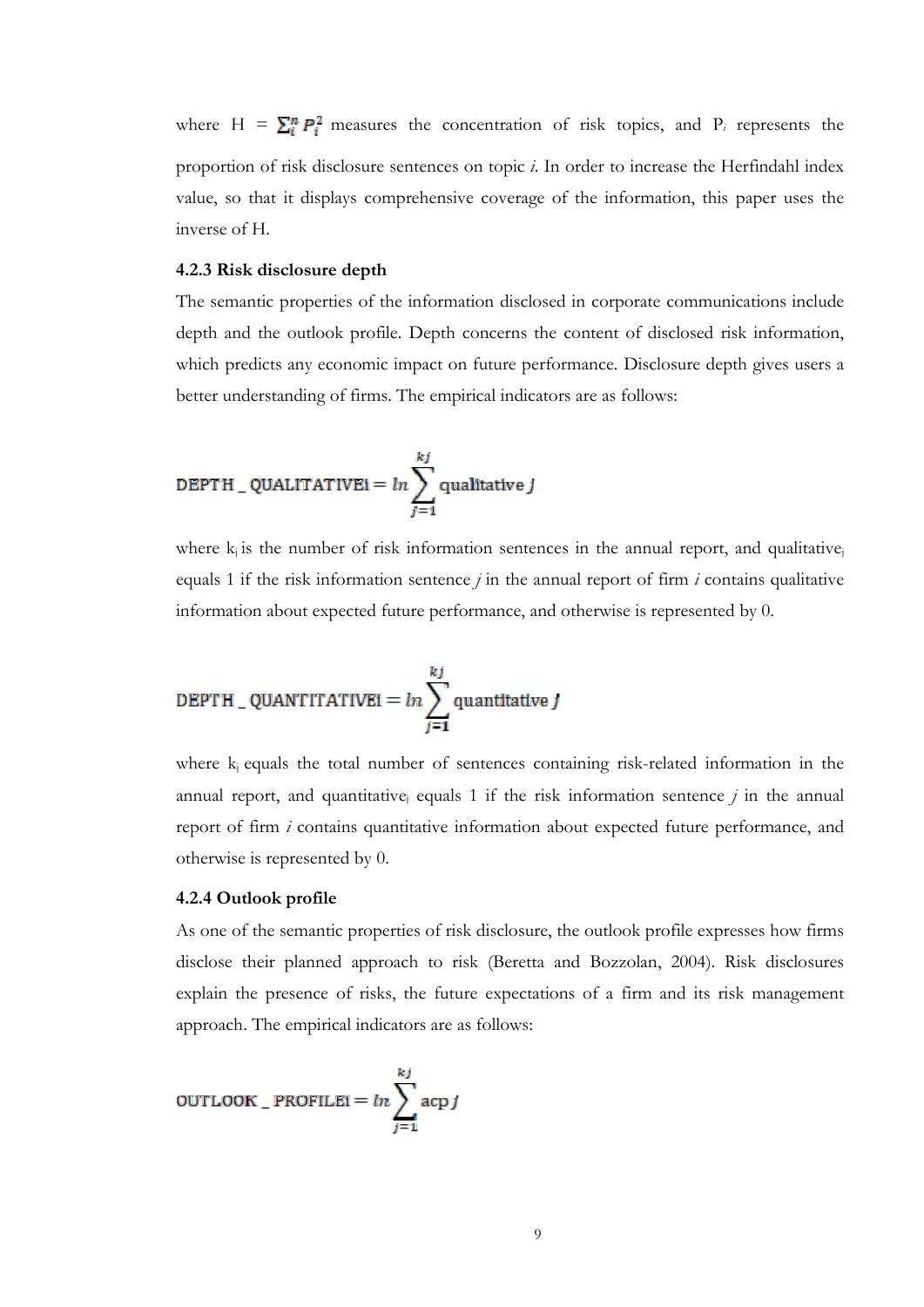where  $k_i$  equals the number of sentences referring to risk in the annual report, and  $acp_i$ equals 1 if the risk information sentence  $j$  in the annual report of firm  $i$  contains information about the risk management approach, and otherwise is represented by 0.

#### 4.2.5 Composite quality of risk disclosure

Applying the factor analysis method, the composite quality of risk disclosure is used to examine the relationships between multiple variables by combining data into a smaller set. This measure is used to summarise the five previously-mentioned individual quality indicators as follows:

 $\text{QUALITY}$  = the score of the principal component with the highest eigenvalue

This paper uses the manual content analysis method to measure the quality of any risk disclosure, also applied in Elshandidy et al. (2013). This is preferred due to its precision when compared with the automated method adopted in Linsley and Shrives (2006).

To test the reliability and validity of risk disclosure quality scores, this paper uses the Cronbach's Alpha to measure how well a dataset captures an underlying construct (Elshandidy et al., 2013). The Cronbach's Alpha is 94 per cent for the risk disclosure quality scores in this paper. Therefore, it can be concluded that the risk disclosure score computed using manual content analysis is internally consistent and acceptable.

#### 4.2.6 Firm characteristics

This includes firm size, risk, capital structure, and growth. Definitions and measures for these variables are detailed in Appendix 1.

#### 4.2.7 Corporate governance

This includes board size, board independence, Chief Executive Officer (CEO) duality, state ownership and audit quality. Definitions and measures of these variables are detailed in Appendix 1. Here we control for these variables because prior research finds evidence of their effects on firm (risk) disclosure.

Regarding board size, some researchers (i.e. Elshandidy and Neri, 2015) suggest that larger boards could be more likely to decrease actual agency costs by aligning different potential conflicts of interest. In the Chinese context, Firth et al. (2007) find that larger boards are associated with a greater level of earnings disclosure information.

Board independence has been highlighted in previous research (Gul and Leung, 2004) as a possible significant variable. In the Chinese context, Huafang and Jianguo (2007) find that disclosure increases the more independent directors on a board.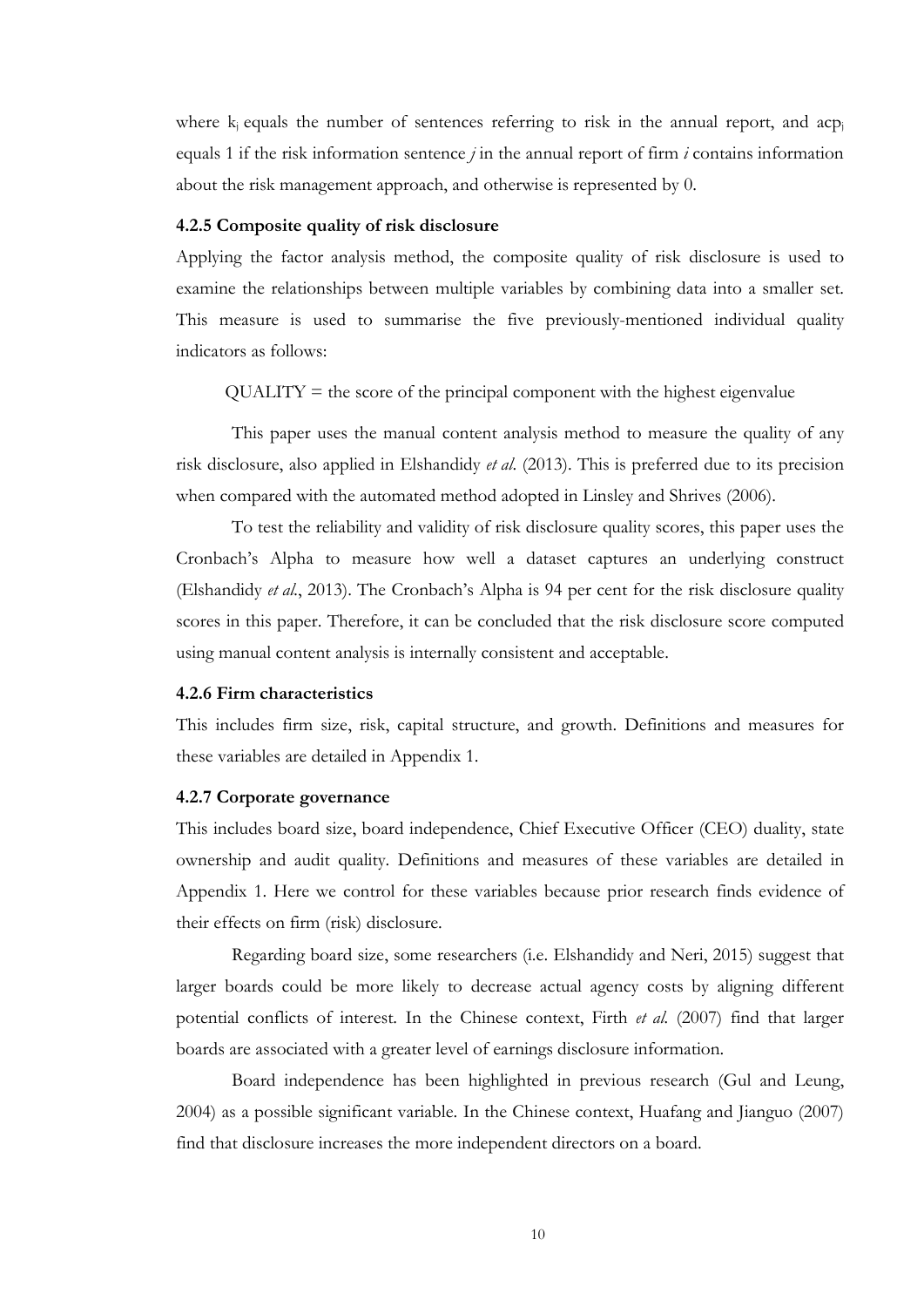The positions of CEO and chairman should ideally be kept separate, as doing so should lower agency costs and improve corporate governance (Elshandidy and Neri, 2015). The findings of earlier studies highlighting a negative or positive impact arising from CEO duality on level of disclosure are mixed (i.e. Huafang and Jianguo, 2007).

We include State ownership as a variable, dues to the fact that many companies on the SSE are partially or ultimately owned by central or local governments. Wang *et al.* (2008) find the level of disclosure is positively related to the proportion of state ownership.

Finally, regarding audit quality, it has been argued that when financial reports are audited by highly-reputable external audit firms, this increases the confidence of investors (Elshandidy and Neri, 2015). Wang et al. (2008) illustrate that the use of large auditors does relate to increased levels of disclosure in the Chinese context.

#### 4.2.8 Market liquidity

Under the requirement of the Chinese GAAP (PRC GAAP), audited annual reports from listed firms in China must be made available to public users by 30 April, four months after the end of the fiscal year. Consistent with Miihkinen (2013) and Elshandidy and Neri (2015), this paper calculates the average relative spread over a three-month period, from the beginning of May to the end of July, by calculating the difference between daily ask and bid prices. This total is then divided by the average of the daily ask and bid prices. Share price volatility and trading volume are used as controls, while observing the impact of risk disclosure on market liquidity.

# 4.3 Empirical model development

This paper measures the impact of firm characteristics on risk disclosure quality and the influence of risk disclosure quality on market liquidity, through the use of ordinary least squares (OLS) regression. The estimation model is represented as:

Equation 1:  $(QAL)_{ii} = \beta_0 + \beta_1 FS_{ii} + \beta_2 RS_{ii} + \beta_3 CS_{ii} + \beta_4 BTM_{ii} + \beta_5 BS_{ii} + \beta_6 BI_{ii} + \beta_7 CD_{ii} + \beta_8 AO_{ii} +$ 

$$
\beta_9 \text{ST}_{it} + \quad \blacksquare
$$

where  $(QAL)$ <sub>it</sub> is the score for the principal component with the highest eigenvalue for the five main risk disclosure indicators (quantity, depth qualitative, depth quantitative, outlook\_profile and coverage) of firm  $i$  at time  $t$ .

The variables in Equation 1 include firm size (FS), risk (RS), capital structure (CS) and growth (BTM). The control variables were selected based on previous studies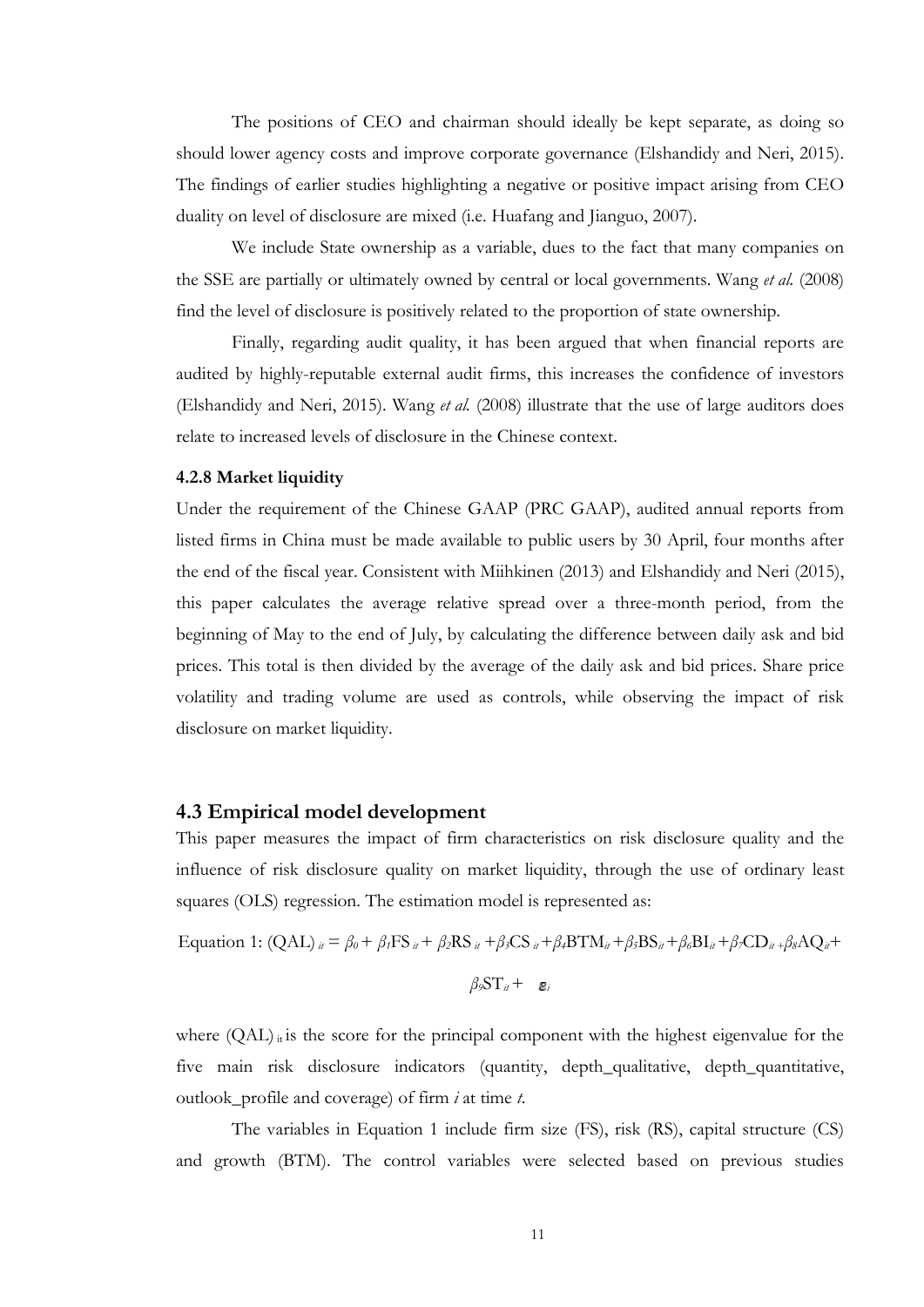(Elshandidy et al., 2013). This paper uses board size (BS), board independence (BI), CEO duality (CD), audit quality (AQ) and state ownership (ST) as control variables.

Equation 2: (ML)  $_{ii+1} = \beta_0 + \beta_1 QAL_{ii} + \beta_2 FS_{ii} + \beta_3 RS_{ii} + \beta_4 CS_{ii} + \beta_5 BTM_{ii} + \beta_6 SPV_{ii} + \beta_7 TV_{ii}$  $+\beta_8BS_{it}+\beta_9BI_{it}+\beta_{10}CD_{it}+\beta_{11}AQ_{it}+\beta_{12}ST_{it}$  +  $\varepsilon_i$ 

where  $(ML)_{i+1}$  is the three-month average of relative spreads from the beginning of May to the end of July for firm i.  $(QAL)$  is the score of the principal component with the highest eigenvalue for the five main risk disclosure indicators (quantity, depth\_qualitative, depth\_quantitative, outlook\_profile and coverage) of firm  $i$  at time  $t$ . Firm characteristic variables (FS, RS, CS and BTM), corporate governance variables (BS, BI, CD, AQ and ST), share price volatility (SPV) and trading value (TV) are used as control variables. Appendix 1 explains the definitions of these variables, their sources and their codes.<sup>1</sup>

# 5. Empirical results

# 5.1 Descriptive statistics

Panel A of Table I provides descriptive statistics for the continuous variables mentioned in Section 3. These include risk disclosure, market indicators, firm characteristics and corporate governance. This paper winsorises the variables at the first and 99th percentiles. Table I gives the number of observations, the mean, standard deviation, lower quartile, median and upper quartile. The three dummy variables are CEO duality, audit quality and state ownership. Panel B displays their frequencies.

The mean and median statistics for QAN and DQAL are relatively close in value, showing a symmetrical distribution.

# [Insert Table I]

#### 5.2 Regression results

 $\overline{a}$ 

Tables II displays the OLS regression results based on the dependent variables of risk disclosure quality and its five quality dimensions. With the exception of COV, firm size is

<sup>&</sup>lt;sup>1</sup> The unreported (for brevity, but they are available on request from the authors) correlation coefficient indicates that firms with higher-quality risk disclosures also release more comprehensive risk information. This suggests, consistent with Miihkinen (2012), that quantity is a good proxy for quality when assessing narrative disclosures in annual reports. It worth considering that all quality indicators have high positive factor loadings, as the loadings of QUANTITY, COVERAGE, DEPTH\_QUANTITATIVE, DEPTH\_QUALITATIVE, and OUTLOOK\_PROFILE are 0.983, -0.111, 0.853, 0.979 and 0.616, respectively. The first factor accounts for 76.7 per cent of the total variance in the quality indicator of risk disclosure.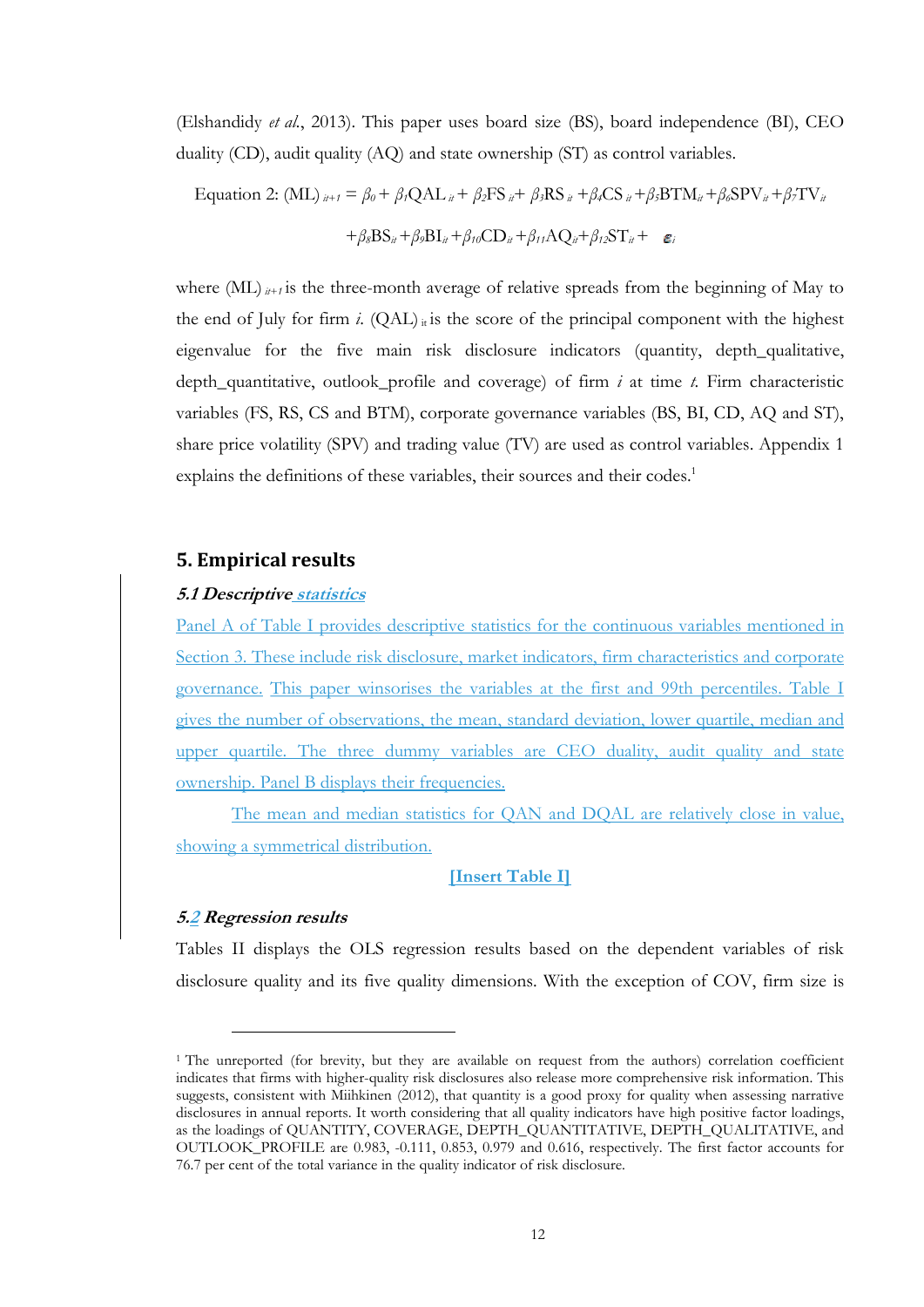significantly and positively associated with all the other dimensions of risk disclosure quality (.222, .130, .223 and 0.41 respectively, at 1% level).

These findings are consistent with empirical research on risk disclosure (Beretta and Bozzolan, 2004; Linsley and Shrives, 2006; Miihkinen, 2012; Elshandidy et al., 2015) and suggest that large firms have incentives to signal their ability to provide high quality information about their risks, differing from smaller firms. This is consistent with this paper's expectation and therefore supports H1.

While the results suggest that firm risk does not significantly influence the majority of risk reporting quality dimensions, it is significantly and positively associated with quantitative information contained in risk disclosures (.308 at 1% level). This significant impact is consistent with signalling theory; high-risk firms are more likely to disclose more risk information to avoid market misinterpretation as illustrated by some previous empirical findings (Elshandidy et al., 2013). The non-significant impact is consistent with the theoretical argument put forward by Linsley and Shrives (2006), that risky firms might be more sensitive to revealing more risk information in order to avoid market attention. Overall, and based on this discussion, our findings do not fully support H2.

Capital structure is significantly and negatively related to quantitative risk information (-.019 at 1% level). The increased risk of bankruptcy and the behaviour of managers that tend to avoid transparency possibly explain this result. The negative relationship derived from these results concurs with previous studies (Miihkinen, 2012). Examining the other dimensions of risk quality more generally, there is no significant relationship between leverage and the quality (quantity) of risk disclosure, implying that in the Chinese financial market, capital structure is not an influential factor in revealing quality risk information. This does not support our H3.

The BTM ratio is positively correlated with QAN (.044 at 1% level) and risk disclosure depth, both in terms of the quantitative and qualitative nature of risk information (.036 and .043, respectively, at the 1% level). These results suggest that the high-growth Chinese financial firms listed in A-shares are considerably motivated to release high quality risk information. While this finding does not support H4, it is still consistent with Cheng et al. (2006) `s findings.

Regarding the control variables, we find that the size of the board of directors (BS) seems to affect risk disclosure quantity and quality, while the coefficients for board independence (BI) are negative in all the models illustrated in Table II, showing significant findings for the majority (-1.21 for QAN, -1.18 for DQAL and -1.38 for OUL at 5% level).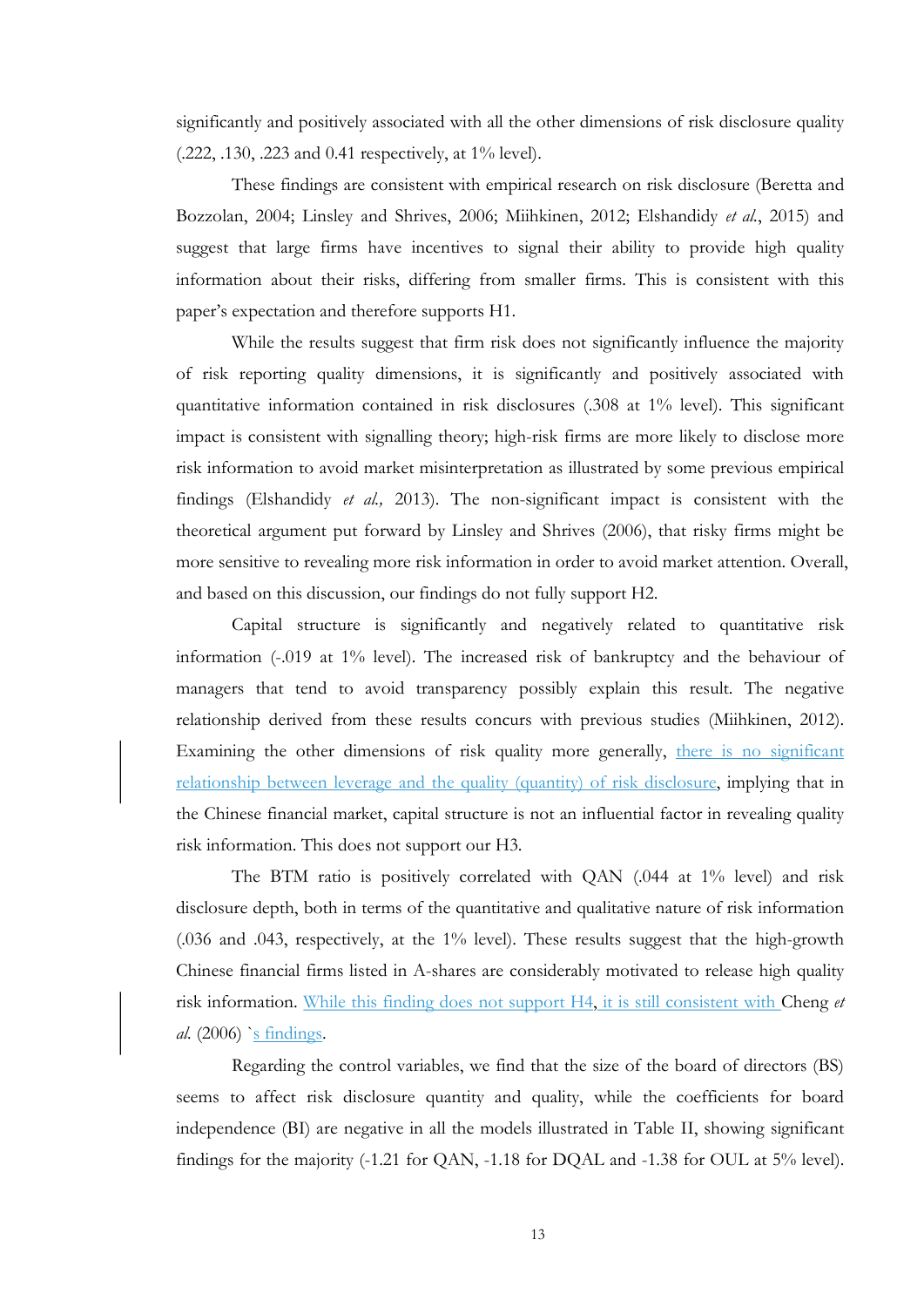Although previous studies have reported a positive relationship between board independence and risk disclosure (Abraham and Cox, 2007), these findings provide no evidence of this, confirming what is highlighted in the background section in terms of the governance mechanisms in the Chinese market. Audit Quality seems to have a significant impact on QAN (.218 at 1% level), risk disclosure depth, both in terms of the quantitative and qualitative nature of risk information (.264 and .213 respectively, at 1% level) and COV (-.018 at 5% level) while CEO duality and State Ownership are not significant over the period of analysis, and are also consistent with the period of transition the Chinese economy is experiencing.

The aggregate level of quality of risk disclosure (QAL) shows the patterns previously highlighted: general positive associations with size, BTM and board size (.229, .049 and .547 respectively, at the 1% level) and a negative relationship with the presence of independent board directors (-1.52 at the 5% level).

In summary, the previous results confirm that firms' characteristics can largely explain the incentives for providing high quality risk information in regard to Chinese financial firms. Those results indicate, to a large extent, that corporate governance factors have a limited influence on firms' willingness to share risk information.

#### [Insert Table II]

Table III, in Model 1 and Model 2, shows how the quality and quantity of risk disclosure affect market liquidity. Our results highlight a negative association between bidask spread and risk disclosure quantity and quality (-.019 and -.024 respectively, at 1% level), suggesting this information is useful, as investors are likely to consider it when making pricing decisions, given that it contributes to reducing information asymmetry among market participants. At the same time, risk disclosure is significantly and negatively associated with trading volume (-.006 for both QAN and QAL at 1% level). This could have been driven by trading activity on the market, which has shown an increasing pattern over the years and a consequent readjustment during and since the financial crisis. These results support H5.

# [Insert Table III]

#### 5.3 Further analysis: Subsample analysis and robustness checks

Tables IV and V report the results of the subsample analysis for each of the three years considered, in order to verify behaviour in the cut-off year (2014), in the year before (2013) and in the year after (2015).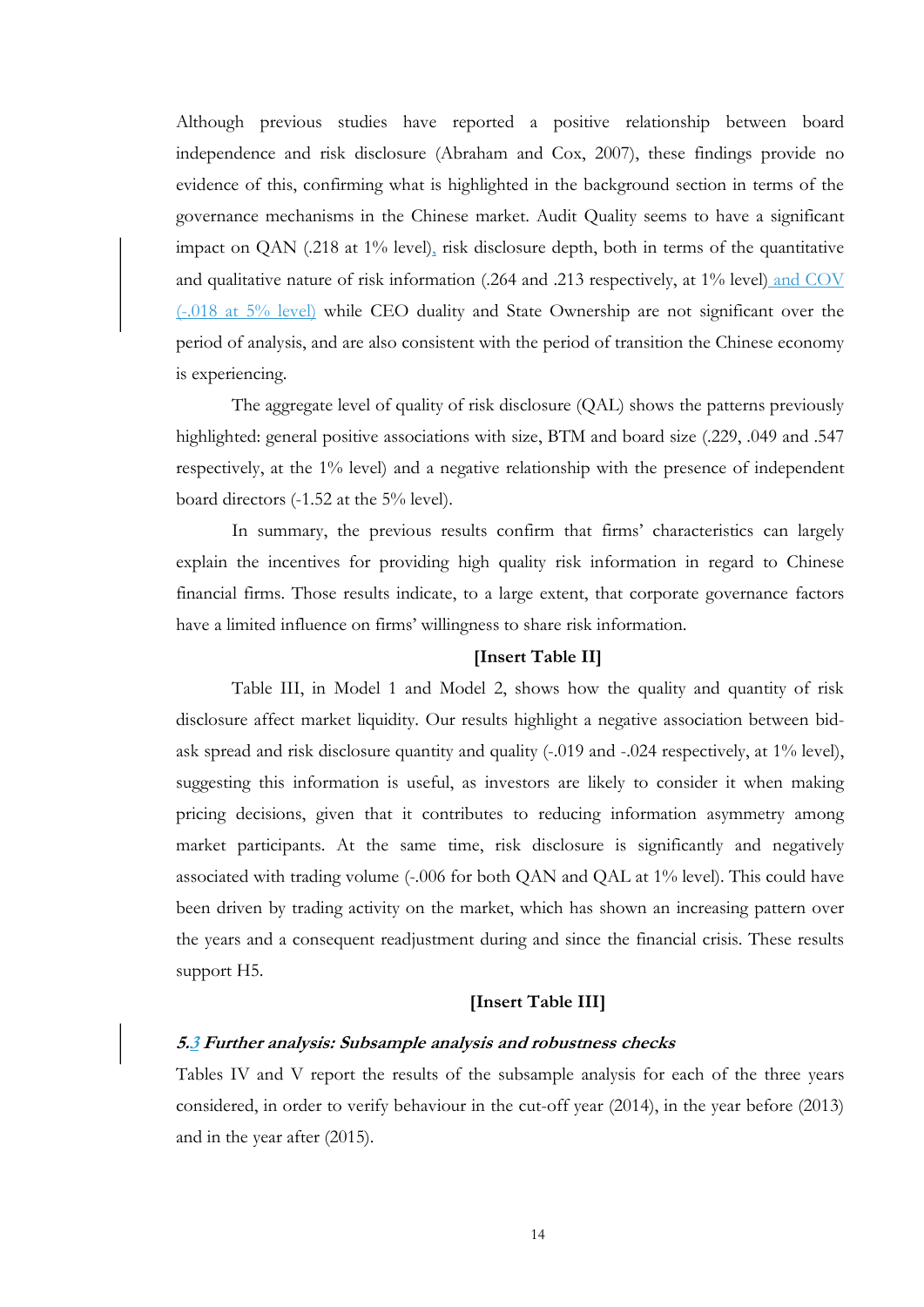QAL still shows a positive association with size in each year (.207 for 2013, .210 for 2014 and .269 for 2015 respectively, at 1% level), and BTM in 2015 and in 2013 (.060 and .043 respectively, at the 1% and 5% levels), while a marked negative relationship with the presence of board independent directors is confirmed only for the year 2015 (-3.43 at the 1% level). QAN shows similar results to QAL in terms of: associations with size (.201 for 2013, .208 for 2014 and .255 for 2015 respectively, at the 1% level), BTM (.39 at the 5% level in 2013 and .520 at the 1% level in 2015), and board independence (-3.43 at the 1% level in 2015).

The analysis provided annually seems to confirm the general picture of the Chinese market is as previously discussed. In the year 2013 the quantity and the quality of risk information significantly affected market liquidity, suggesting that this information is likely to be informative; indeed, investors have responded by incorporating such information into their decisions. In the years 2014 and 2015, we did not observe any significant impact from risk disclosure on market liquidity. Our findings for those two years suggest Chinese firms over the period of crisis are likely to provide non-relevant risk information to the market. Collectively, our results indicate that our conclusions, as discussed under Table III are attributable to, and driven by, risk disclosures made in 2013.

In reference to the other control variables for 2013, we find that SPV (-.412 and - .427 at the 1% level for quality and quantity), TV (-.008 and -.007 at the 1% level for QAL and QAN) and BZ (-.089 and -.083 at the 5% level for QAL and QAN) are significantly and negatively related to the ask-bid spread, suggesting these factors are improving market liquidity. For the years 2014 and 2015, our results suggest SPV (-.120 and .375 for QAL and -.201 and -.375 for QAN, at the 5% level in 2014 and at the 1% level in 2015) and AQ (-.037 and -.036 at the 5% level for QAL and QAN) impacted market liquidity during these years.

In general, this paper confirms previous findings about the Chinese market (Luo et al., 2009); i.e. that, given a decreasing but still strong state presence, there is higher stock volatility and weak corporate governance.

# [Insert Table IV] [Insert Table V]

We also ran additional tests to ascertain whether our results were affected by endogeneity and structural change. An endogeneity problem can arise when omitting variables and/or from reverse causality. First, we replicated our main analyses under Tables II and III by running fixed effects regressions. Arguably, these can be considered a way to address omitted variables, since they eliminate any influence from time-invariant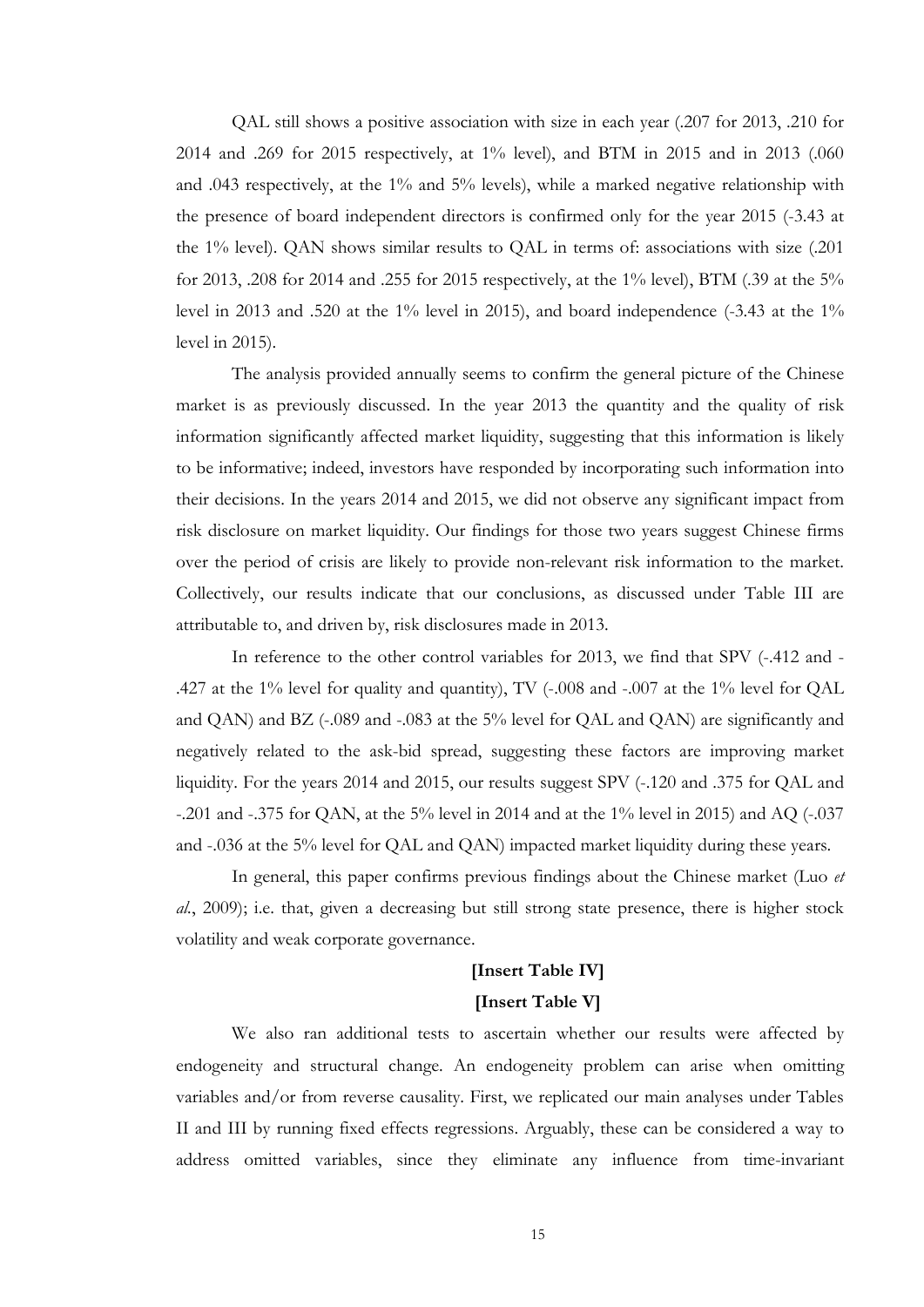unobservable variables (e.g. Brown et al., 2011). The determinants of QAN and QAL risk disclosure under fixed effects models are broadly consistent with our general conclusions under Table II. Similarly, the conclusions regarding the impact of risk disclosure practices on market liquidity, based on the fixed effects models are consistent with those drawn based on Table III.

Second, to address reverse causality, we performed the lag approach (i.e. Hoitash et al., 2009) to construct instrumental variables. Following prior research (Elshandidy et al., 2015), we regressed the yearly risk by reporting quality as regards the previous year's firm characteristics (defined in Appendix 1). Consistent with the findings reported previously in Table II, our unreported results (for brevity) show the coefficients of the lagged values for variables of interest (FS, RS, CS, and BTM) have theoretically plausible signs and their sizes are similar. This consistency suggests our data set does not contain omitted time-varying variables or an unobserved heterogeneity.

#### 6. Conclusion

This paper examined the main drivers for risk disclosure quality, and studied the impact of such disclosure on market liquidity for financial firms listed on the SSE A-shares market.

We found firm size to be the most significant factor influencing risk disclosure. Other firm characteristics (firm risk and capital structure), however, proved not significantly associated with risk disclosure quality, suggesting that these variables have no influence on the determination of risk disclosure. Furthermore, we found that risk disclosure quality has an impact on market liquidity, and when we analysed each year we noticed that the results were driven by the year 2013; moreover, we noticed no or little significance from the period of the emerging financial crisis. Our results suggest that Chinese banks provided the market with less informative risk information during the recent crisis of 2014, and the content of this information did not provide incremental value to the investors.

These findings have several implications for investors and regulators in China. For investors, the findings provide insights into how firm characteristics affect managers' propensity to reveal risk information. For regulators, such as the CBRC and CSRC, these results highlight the essential role of risk disclosure as a component of the capital market system. The influence of disclosure on liquidity in 2013 could be viewed as an important stimulus for regulators to maximise their efforts to improve reporting regulations.

This paper's methodology may have been limited due to its subjectivity, as there is inherent subjectivity when determining a coding scheme. Furthermore, the labour-intensive nature of the data analysis method limits scope, and as a result, only a small number of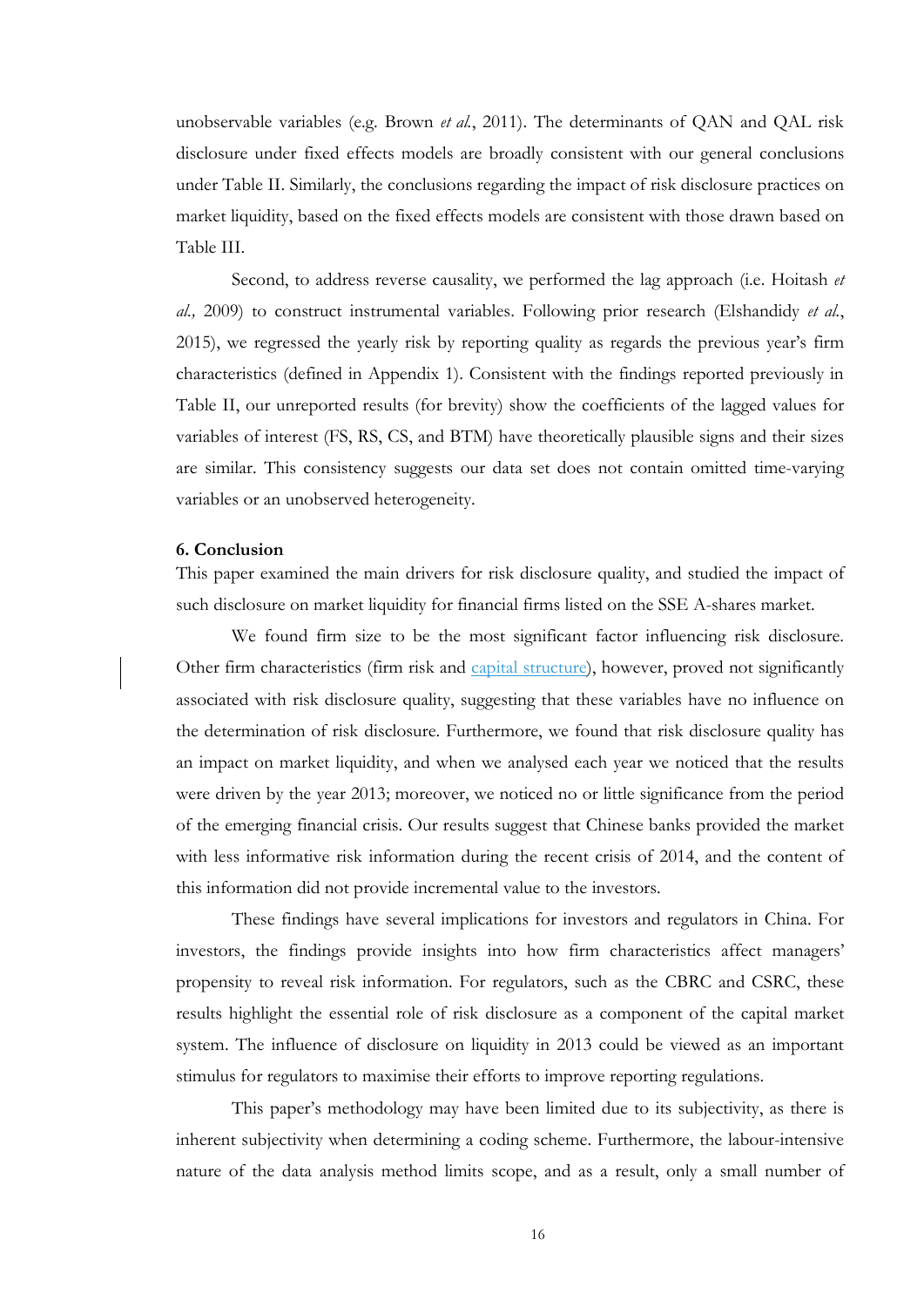companies are investigated. In order to overcome these limitations, the problems of subjectivity and labour-intensiveness could be resolved by adopting automated content analysis (e.g., Elshandidy et al., 2013). Furthermore, taking into account the trend towards globalisation in the Chinese economy, further researchers might also investigate the impact of these variables on risk disclosure across different nations.

#### References

- Abraham, S. and Cox, P. (2007), "Analysing the determinants of narrative risk information in UK FTSE 100 annual reports", The British Accounting Review, Vol. 39, No. 3, pp. 227-248.
- Abraham, S., Marston, C. and Jones, E. (2015), "Disclosure by Indian companies following corporate governance reform", Journal of Applied Accounting Research, Vol. 16, No. 1, pp. 114-137.
- Ball, R., Robin, A. and Wu, J.S. (2003), "Incentives versus standards: Properties of accounting income in four East Asian countries", Journal of Accounting and Economics, Vol. 36, No. 1-3, pp. 235-270.
- Ball, R. and Shivakumar, L. (2005), "Earnings quality in UK private firms: comparative loss recognition timeliness", Journal of Accounting and Economics, Vol. 39, No. 1, pp. 83-128.
- Beretta, S. and Bozzolan, S. (2004), "A framework for the analysis of firm risk communication", The International Journal of Accounting, Vol. 39, No. 3, pp. 265-288.
- Brown, P., Beekes, W. and Verhoeven, P. (2011). "Corporate governance, accounting and finance: A review", Accounting & Finance, Vol. 51, No. 1, pp. 96-172.
- Campbell, J.L., Chen, H., Dhaliwal, D.S., Lu, H. and Steele, L.B. (2014), "The information content of mandatory risk factor disclosures in corporate filings", Review of Accounting Studies, Vol. 19, No. 1, pp. 396-455.
- Chen, S. and Wang, Y. (2004), "Evidence from China on the value relevance of operating income vs. below-the-line items", The International Journal of Accounting, Vol. 39, No. 4, pp. 339-364.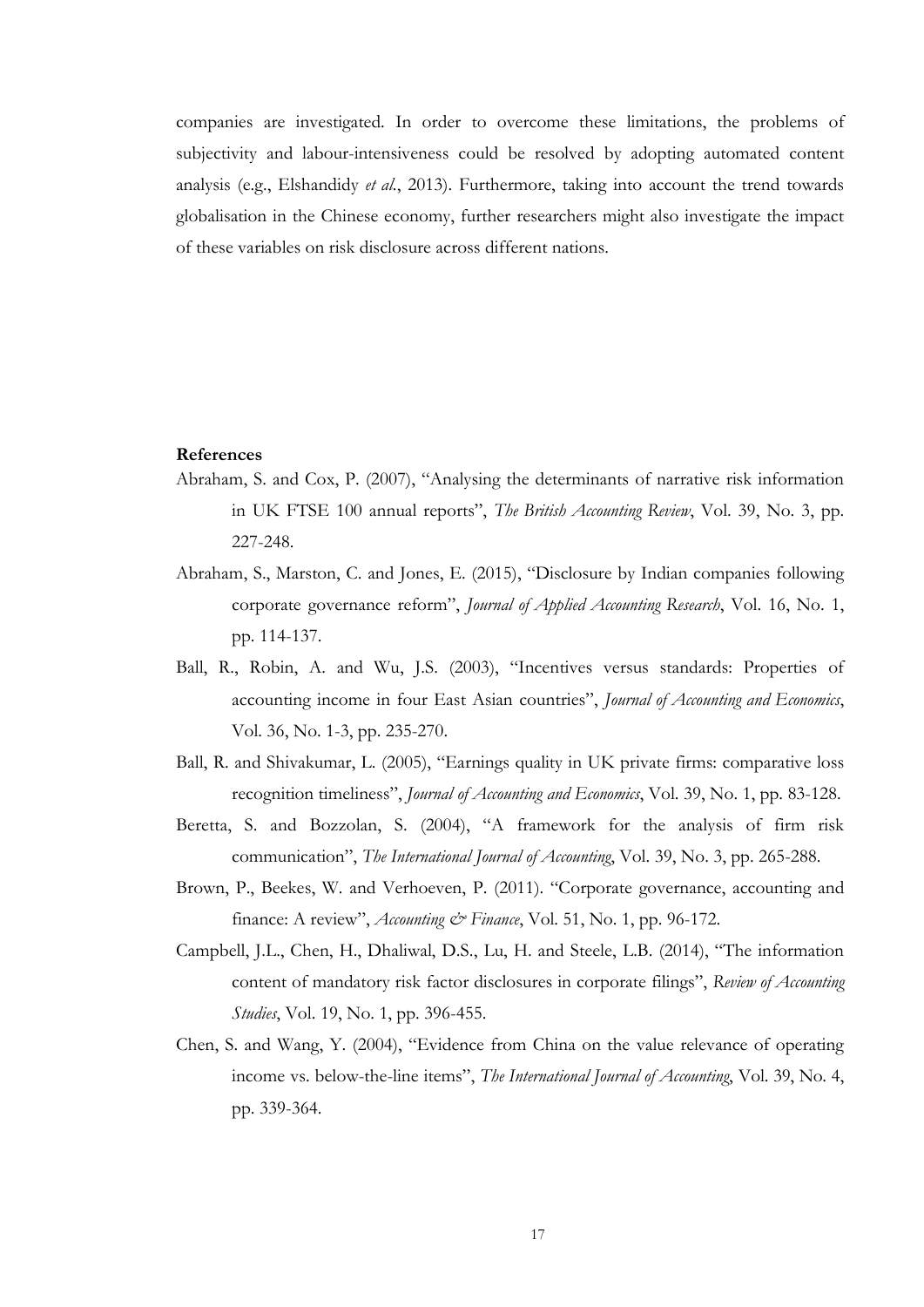- Cheng, E.C.M. and Courtenay, S.M. (2006), "Board composition, regulatory regime and voluntary disclosure", The International Journal of Accounting, Vol. 41, No. 3, pp. 262-289.
- Deloitte (2015), "Financial reporting in Mainland China", Deloitte, China, July.
- Easley, D., O'Hara, M. (2004), "Information and the cost of capital", The Journal of Finance, Vol. 59, No. 4, pp. 1553-1583.
- Elshandidy, T. (2014), "Value relevance of accounting information: Evidence from an emerging market", Advances in International Accounting, Vol. 30, No. 1, pp. 176-186.
- Elshandidy, T., Fraser, I. and Hussainey, K. (2013), "Aggregated, voluntary, and mandatory risk disclosure incentives: Evidence from UK FTSE all-share companies", International Review of Financial Analysis, Vol. 30, pp. 320-333.
- Elshandidy, T., Fraser, I. and Hussainey, K. (2015), "What drives mandatory and voluntary risk reporting variations across Germany, UK and US?", The British Accounting Review, Vol. 47, No. 4, pp. 376-394.
- Elshandidy, T. and Neri, L. (2015), "Corporate governance, risk disclosure practices, and market liquidity: Comparative evidence from the UK and Italy", Corporate Governance: An International Review, Vol. 23, No. 4, pp. 331-356.
- Elshandidy, T. and Shrives, P. (2016), "Environmental incentives for and usefulness of textual risk reporting: Evidence from Germany", The International Journal of Accounting, Vol. 51, No. 4, pp. 464-486.
- Ferguson, M.J., Lam, K.C.K. and Lee, G.M. (2002), "Voluntary disclosure by state-owned enterprises listed on the stock exchange of Hong Kong", Journal of International Financial Management and Accounting, Vol. 13, No. 2, pp. 125-152.
- Firth, M., Fung, P.M.Y. and Rui, O.M. (2007), "Ownership, two-tier board structure and the informativeness of earnings: Evidence from China", Journal of Accounting and Public Policy, Vol. 26, No, 4, pp. 463-496.
- Gaver, J.J. and Gaver, K.J. (1993), "Additional evidence on the association between the investment opportunity set and corporate financing, dividend, and compensation policies", Journal of Accounting and Economics, Vol. 16, No. 1-3, pp. 125-160.
- Gul, F. and Leung, S. (2004), "Board leadership, outside directors' expertise and voluntary corporate disclosures", Journal of Accounting and Public Policy, Vol. 23, No. 5, pp. 351-379.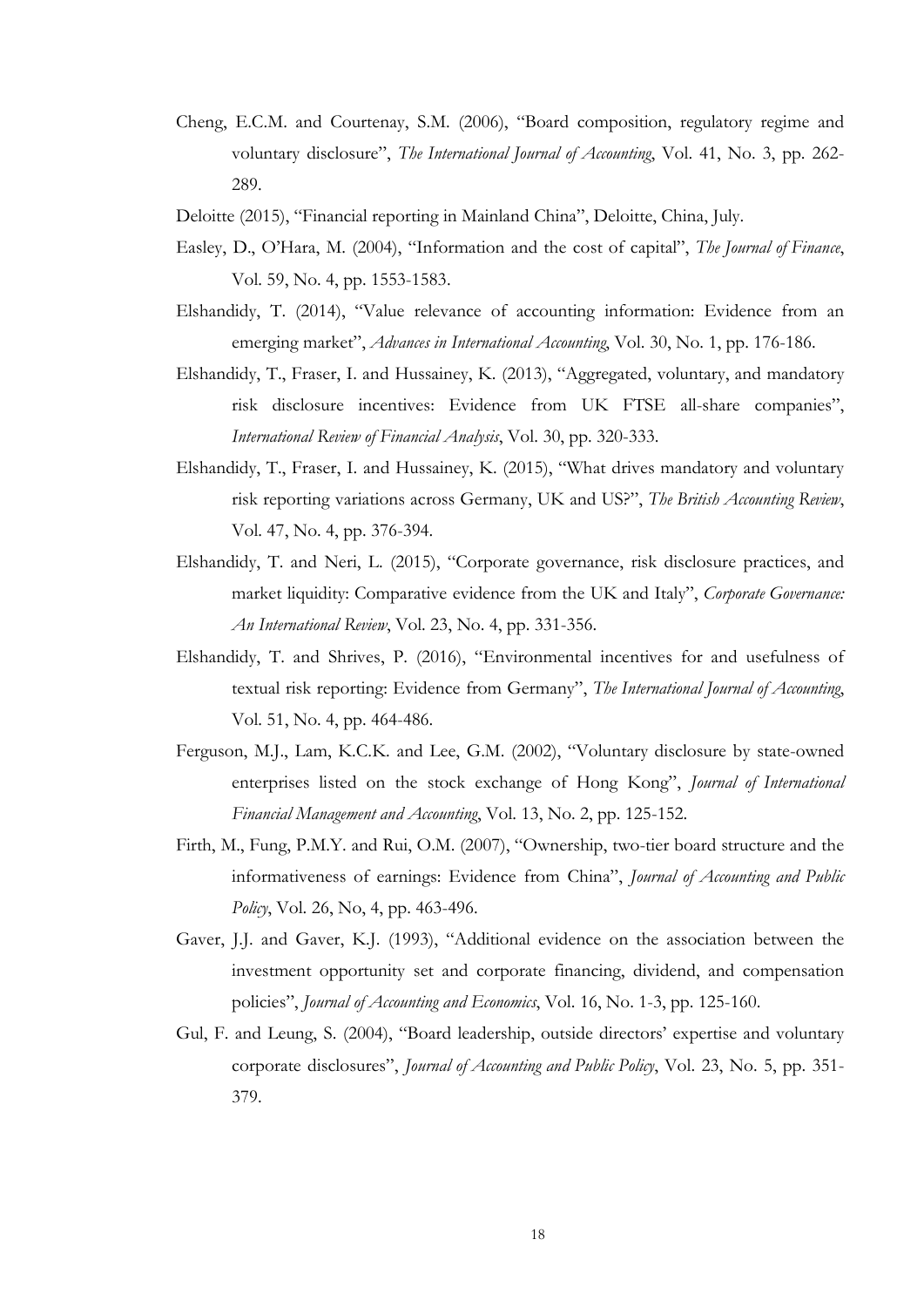- Hoitash, U., Hoitash, R. and Bedard, J.C. (2009), "Corporate governance and internal control over financial reporting: A comparison of regulatory regimes", The Accounting Review, Vol. 84, No. 3, pp. 839-867.
- Huafang, X. and Jianguo, Y. (2007), "Ownership structure, board composition and corporate voluntary disclosure: Evidence from listed companies in China", Managerial Auditing Journal, Vol. 22, No. 6, pp. 604-619.
- Jorgensen, B. and Kirschenheiter, M. (2003), "Discretionary risk disclosures", The Accounting Review, Vol. 78, No. 2, pp. 449-469.
- Kou, W. and Hussain, S. (2007), "Predictive gains to segmental disclosure matrices, geographic information and industry sector comparability", The British Accounting Review, Vol. 39, No. 3, pp. 183-195.
- Lang, M. and Lundholm, R. (1993), "Cross-sectional determinations of analyst rating of corporate disclosures", Journal of Accounting Research, Vol. 31, No. 2, pp. 246-271.
- La Porta, R., Lopez-de-Silanes, F. and Shleifer, A. (2008), "The economic consequences of legal origins", Journal of Economic Literature, Vol. 46, No. 2, pp. 285-332.
- Leuz, C., Nanda, D., Wysocki, P.D. (2003), "Earnings management and investor protection: an international comparison", Journal of Financial Economics, Vol. 69, No. 3, pp. 505- 527.
- Li, Q., Luo, W., Wang, Y. and Wu, L. (2013), "Firm performance, corporate ownership, and corporate social responsibility disclosure in China", Business Ethics: A European Review, Vol. 22, No. 2, pp. 159-173.
- Linsley, P. and Shrives, P. (2006), "Risk reporting: A study of risk disclosures in the annual reports of UK companies", The British Accounting Review, Vol. 38, No. 4, pp. 387-404.
- Liu, S. (2015), "Corporate governance and forward looking disclosure: Evidence from China", Journal of International Accounting, Auditing and Taxation, Vol. 25, pp. 16-30.
- Luo, J., Gan, C., Hu, B. and Kao, T.K. (2009), "An empirical analysis of Chinese stock price anomalies and volatility", Investment Management and Financial Innovations, Vol. 6, No. 1, pp. 1-18.
- Miihkinen, A. (2012), "What drives quality of firm risk disclosure?", The International Journal of Accounting, Vol. 47, No. 4, pp. 437-468.
- Miihkinen, A. (2013), "The usefulness of firm risk disclosures under different firm-riskiness, investor-interest, and market conditions", Advances in International Accounting, Vol. 29, No. 2, pp. 312-331.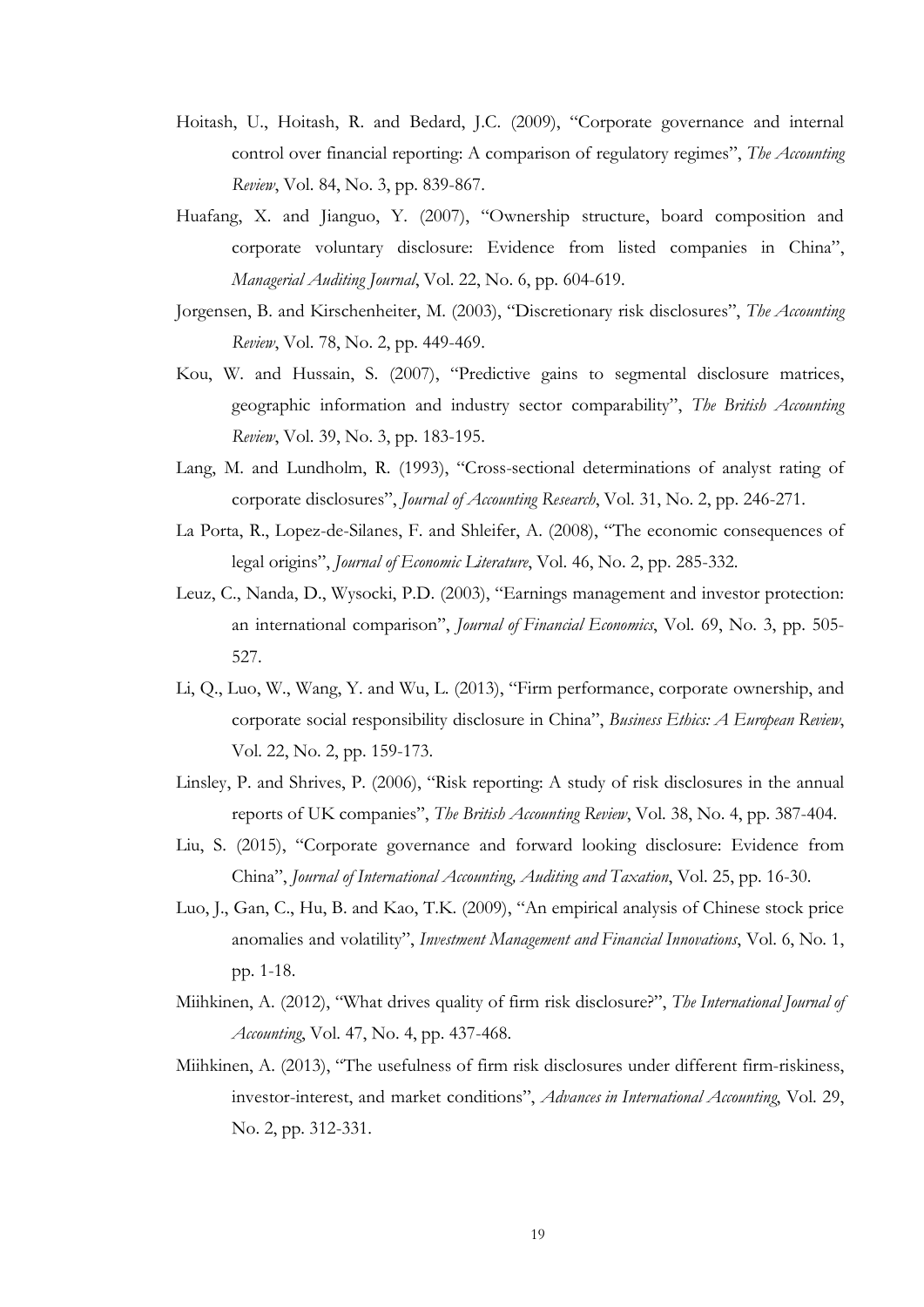- OECD (2011), Corporate Governance of Listed Companies in China: Self-Assessment by the China Securities Regulatory Commission, OECD Publishing.
- Verrecchia, R. (2001), "Essays on disclosure", Journal of Accounting and Economics, Vol. 32, No. 1-3, pp. 97-180.
- Wang, K., Sewon, O. and Claiborne, M.C. (2008), "Determinants and consequences of voluntary disclosure in an emerging market: Evidence from China", Journal of International Accounting, Auditing and Taxation, Vol. 17, No. 1, pp. 14-30.
- Watts, R.L. and Zimmerman, J.L. (1983) "Agency problems, auditing, and the theory of the firm: Some evidence", The Journal of Law and Economics, Vol. 26, No.3, pp.613-633.
- Welker, M. (1995), "Disclosure policy, information asymmetry, and liquidity in equity markets", Contemporary Accounting Research, Vol. 11, No. 2, pp. 801-827.
- Zhang, Z.R. and Zhang, J.X. (2014), "Analysis on voluntary disclosure of accounting information for listed companies in China", International Business and Management, Vol. 9, No. 1, pp. 143-148.

### Table I.

Descriptive Statistics: Dependent and Independent Variables

| Panel A: Continuous Variables       |                         |                       |           |           |              |        |  |  |  |  |
|-------------------------------------|-------------------------|-----------------------|-----------|-----------|--------------|--------|--|--|--|--|
|                                     | Observations            | Mean                  | Std. Dev. | 25%       | Median       | 75%    |  |  |  |  |
| <b>Risk Disclosure Indicators:</b>  |                         |                       |           |           |              |        |  |  |  |  |
| Quantity (QAN)                      | 300                     | 3.974                 | 0.872     | 3.401     | 3.663        | 4.905  |  |  |  |  |
| Coverage (COV)                      | 300                     | 0.632                 | 0.063     | 0.601     | 0.657        | 0.681  |  |  |  |  |
| Depth_Quantitative (DQAN)           | 300                     | 0.721                 | 0.837     | 0.000     | 0.693        | 1.386  |  |  |  |  |
| Depth_Qualitative (DQAL)            | 300                     | 3.954                 | 0.867     | 3.367     | 3.651        | 4.871  |  |  |  |  |
| Outlook_Profile (OUL)               | 300                     | 1.668                 | 0.642     | 1.386     | 1.609        | 2.079  |  |  |  |  |
| <b>Quality (QAL)</b>                | 300                     | 0.002                 | 0.993     | $-0.721$  | $-0.390$     | 1.180  |  |  |  |  |
| <b>Reporting Incentives:</b>        |                         |                       |           |           |              |        |  |  |  |  |
| Firms Size (FS)                     | 300                     | 15.26                 | 2.647     | 13.875    | 15.099       | 16.424 |  |  |  |  |
| Risk (RS)                           | 300                     | 0.280                 | 0.305     | 0.105     | 0.250        | 0.470  |  |  |  |  |
| Capital Structure (CS)              | 300                     | 1.928                 | 1.902     | 0.494     | 1.419        | 2.663  |  |  |  |  |
| Book-to-Market (BTM)                | 292                     | 3.100                 | 4.302     | 1.135     | 1.795        | 3.100  |  |  |  |  |
| <b>Board Size (BS)</b>              | 300                     | 2.375                 | 0.276     | 2.303     | 2.303        | 2.485  |  |  |  |  |
| Board Independence (BI)             | 300                     | 0.373                 | 0.052     | 0.333     | 0.364        | 0.400  |  |  |  |  |
| <b>Market Indicators:</b>           |                         |                       |           |           |              |        |  |  |  |  |
| Market Liquidity (ML)               | 293                     | 0.133                 | 0.884     | 0.066     | 0.109        | 0.176  |  |  |  |  |
| Trading Volume (TV)                 | 300                     | 3.661                 | 3.169     | 1.535     | 2.844        | 4.483  |  |  |  |  |
| <b>Share Price Volatility (SPV)</b> | 300                     | 0.415                 | 0.098     | 0.355     | 0.417        | 0.480  |  |  |  |  |
| Panel B: Dichotomous Variables      |                         |                       |           |           |              |        |  |  |  |  |
|                                     | Yes $(\%)$<br>No $(\%)$ |                       |           |           |              |        |  |  |  |  |
| Ceo Duality (CD)                    |                         | 42 $(14\%)$           |           | 258 (86%) |              |        |  |  |  |  |
| <b>Audit Quality (AQ)</b>           |                         | 105(35%)<br>195 (65%) |           |           |              |        |  |  |  |  |
| State Ownership (ST)                |                         | 139 (47%)             |           |           | 161 $(53\%)$ |        |  |  |  |  |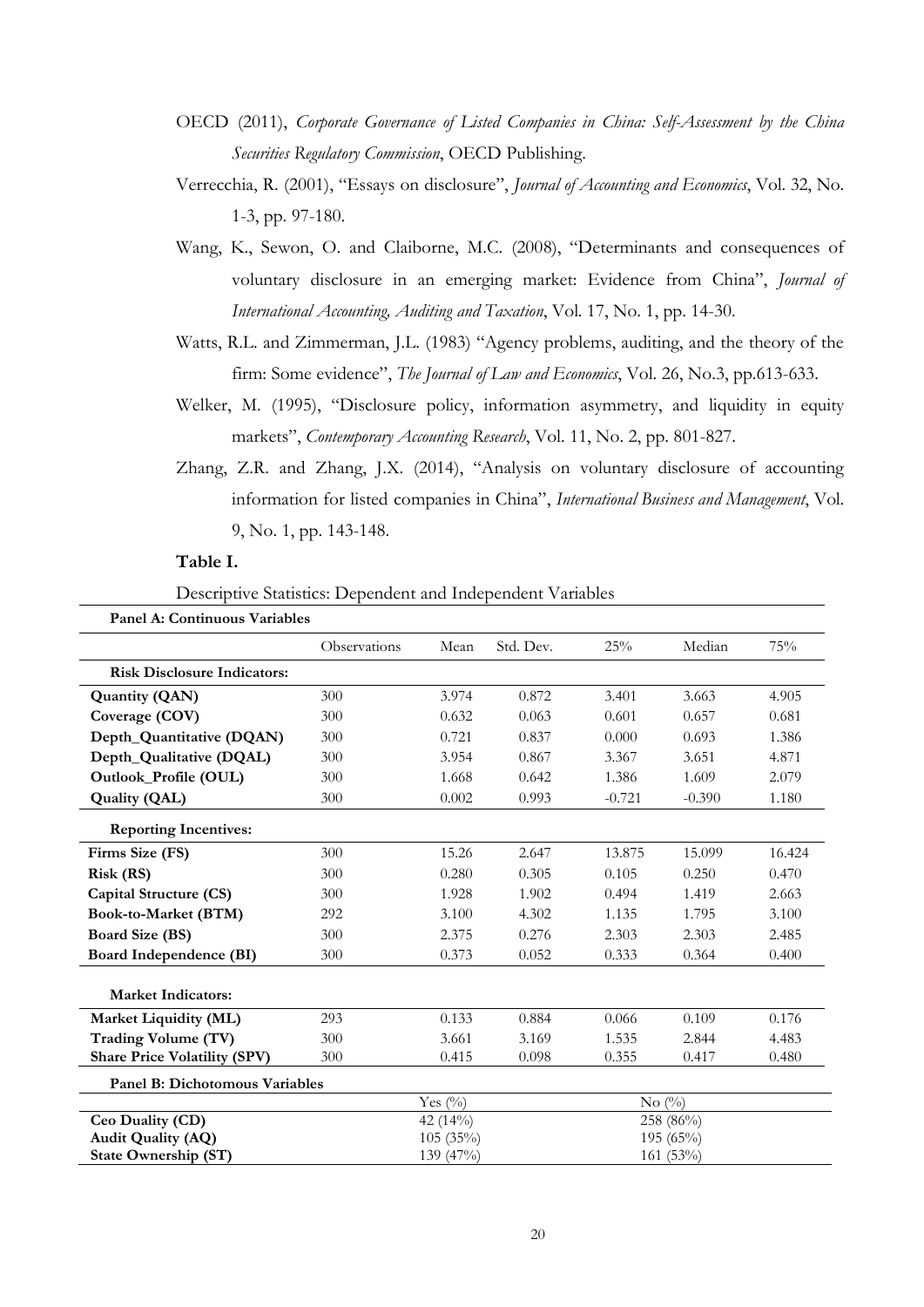Panel A explains the descriptive statistics of all variables. These include risk disclosure, firm characteristics, corporate governance and market indicators. To mitigate the influence of outliers, all continuous variables are winsorised by eliminating observations at the 1st and 99th percentile. Panel B shows the frequencies of the three dummy variables, CEO duality (CD), audit quality  $(AQ)$  and state ownership (ST). Definitions of the above variables are identical to those given in Table I, and as detailed in Appendix 1. All statistics are based on a sample of all financial firms in the Shanghai A-shares market are listed only in China.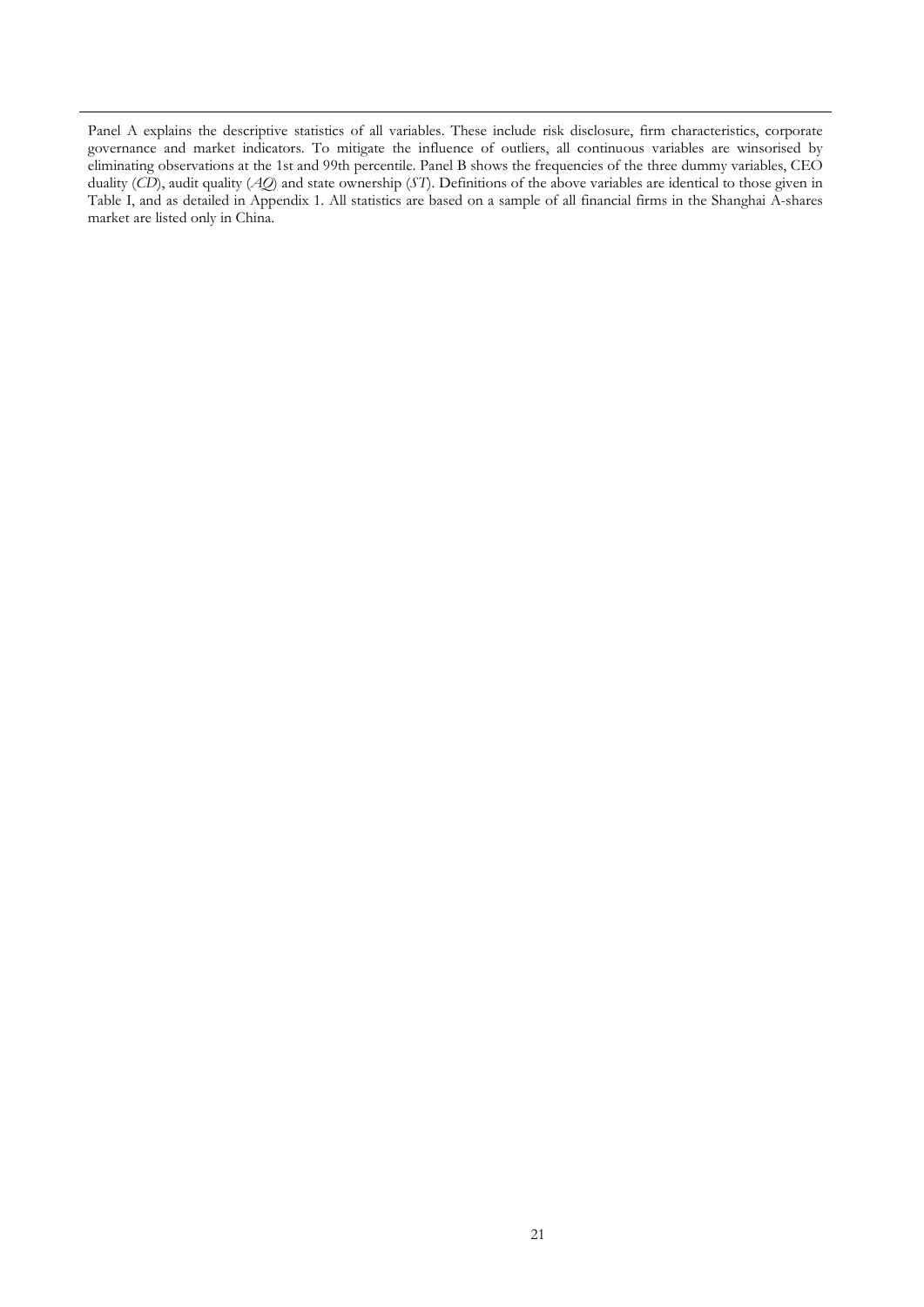# Table II.

|                           |                          | QAN       |         | <b>COV</b> |         | <b>DQAN</b> |         | <b>DQAL</b> |         | OUL       |         | QAL        |         |
|---------------------------|--------------------------|-----------|---------|------------|---------|-------------|---------|-------------|---------|-----------|---------|------------|---------|
|                           | Predicted                | Coef.     | T-stat  | Coef.      | T-stat  | Coef.       | T-stat  | Coef.       | T-stat  | Coef.     | T-stat  | Coef.      | T-stat  |
| <b>FS</b>                 | $^{+}$                   | .222***   | 10.47   | .003       | 1.24    | $.130***$   | 5.31    | .223***     | 10.53   | $.041**$  | 1.72    | .229***    | 9.02    |
| <b>RS</b>                 | $^{+}$                   | .134      | 1.23    | $.021*$    | 1.66    | $.308***$   | 2.45    | .123        | 1.13    | $-.130$   | $-1.04$ | .171       | 1.31    |
| <b>CS</b>                 | $^{+}$                   | $-.010$   | $-.57$  | .001       | .31     | $-.019***$  | $-.92$  | $-.010$     | $-.55$  | $.033*$   | 1.56    | $-.005$    | $-.023$ |
| <b>BTM</b>                | ?                        | $.044***$ | 4.94    | .001       | .27     | $.036***$   | 3.55    | $.043***$   | 4.89    | .008      | .84     | .049***    | 4.55    |
| <b>BS</b>                 | $^{+}$                   | $.420***$ | 2.47    | $-.052***$ | $-2.67$ | $.670***$   | 3.41    | $.401***$   | 2.37    | .174      | .90     | .547***    | .2.68   |
| BI                        | $^{+}$                   | $-1.21**$ | $-1.83$ | $-.011$    | $-.14$  | $-.684$     | $-.89$  | $-1.18**$   | $-1.79$ | $-1.38**$ | $-1.83$ | $-1.52**$  | $-1.90$ |
| CD                        | $\overline{\phantom{a}}$ | .008      | .09     | .002       | .18     | $-069$      | $-.64$  | .013        | .15     | $-.124$   | $-1.18$ | $-.041$    | $-.037$ |
| AQ                        | $^{+}$                   | $.218***$ | 2.50    | $-018**$   | $-1.81$ | $.264***$   | 2.63    | $.213***$   | 2.46    | $-.035$   | .35     | .246       | 2.35    |
| <b>ST</b>                 | ?                        | .009      | .13     | $-.006$    | $-.73$  | $.128*$     | 1.60    | .000        | .00     | $-.019$   | $-.24$  | .030       | .36     |
| Intercept                 |                          | $-.189$   | $-.40$  | .715***    | 13.20   | $-2.91***$  | $-5.32$ | $-.177$     | $-.38$  | $1.09**$  | 2.02    | $-4.52***$ | $-7.96$ |
| <b>Adjusted R-squared</b> |                          | 0.6033    |         | 0.0319     |         | 0.4320      |         | 0.6012      |         | 0.0688    |         | 0.5560     |         |
| <b>F-statistics</b>       |                          | 50.17     |         | 2.07       |         | 25.60       |         | 49.74       |         | 3.39      |         | 41.49      |         |
| Observation               |                          | 292       |         | 292        |         | 292         |         | 292         |         | 292       |         | 292        |         |
| Mean VIF                  |                          | 1.59      |         | 1.59       |         | 1.59        |         | 1.59        |         | 1.59      |         | 1.59       |         |
| Max VIF                   |                          | 3.22      |         | 3.22       |         | 3.22        |         | 3.22        |         | 3.22      |         | 3.22       |         |

Regression Results for the Various Quality Dimensions of Risk Disclosure and for Quality of Risk Disclosure

This table shows the impact of firm characteristics and control variables on risk disclosure quantity and quality. The R-squared value describes the model's ability to account for changes in each risk quality indicator. Variance Inflation Factors (VIF) quantifies the severity of multicollinearity in an ordinary least squares regression analysis. Definitions of the above variables are detailed in Appendix 1. \*, \*\* and \*\*\* indicate significance for two-tailed tests at the 0.1, 0.05, and 0.01 significance levels respectively.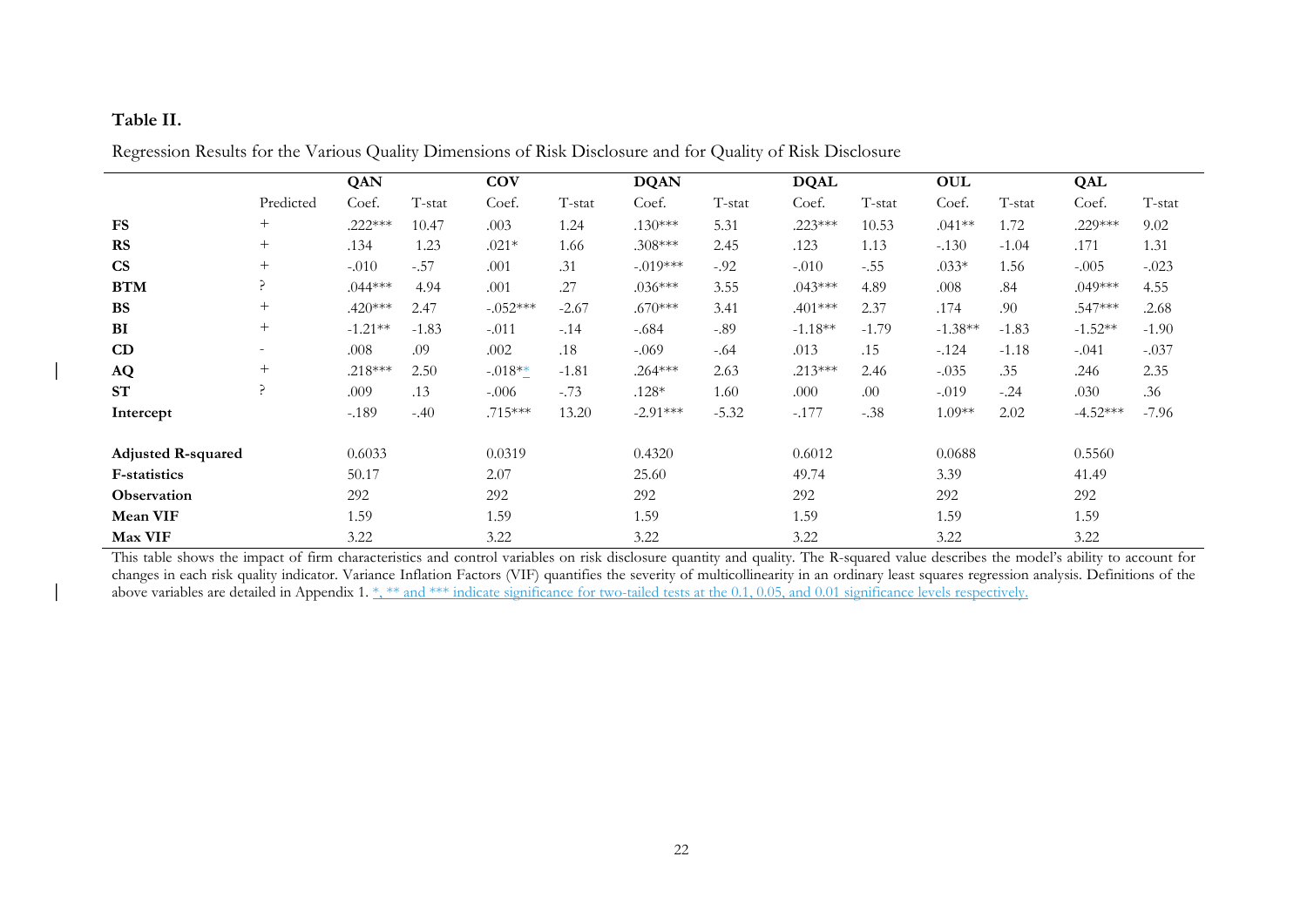# Table III.

OLS Regressions of the Impact of Risk Disclosure Quality and Quantity on Market Liquidity

|                           |                   | <b>Market Liquidity</b> |         |            |         |
|---------------------------|-------------------|-------------------------|---------|------------|---------|
|                           |                   | Model 1                 |         | Model 2    |         |
|                           |                   | QAL                     |         | QAN        |         |
|                           | Predicted         | Coef.                   | T-stat  | Coef.      | T-stat  |
| <b>QAL</b>                | ?                 | $-.019***$              | $-2.39$ |            |         |
| QAN                       | 5.                |                         |         | $-.024***$ | $-2.43$ |
| <b>FS</b>                 | $^{+}$            | .003                    | .71     | .004       | .87     |
| <b>RS</b>                 | $^{+}$            | $-.013$                 | $-.73$  | $-.014$    | $-.75$  |
| $\mathbf{C}\mathbf{S}$    | $^{+}$            | .003                    | .93     | .003       | .87     |
| <b>BTM</b>                | 5                 | $-.000$                 | $-.27$  | $-.000$    | $-.20$  |
| <b>SPV</b>                | $\qquad \qquad -$ | $-.049$                 | $-.72$  | $-.048$    | $-.71$  |
| TV                        | $\qquad \qquad -$ | $-.006***$              | $-2.99$ | $-.006***$ | $-2.99$ |
| <b>BS</b>                 | $^{+}$            | .016                    | .56     | .016       | .56     |
| BI                        | $^{+}$            | $-.071$                 | $-.65$  | $-.071$    | $-.65$  |
| CD                        | $\qquad \qquad -$ | $-.017$                 | $-1.10$ | $-.016$    | $-1.04$ |
| <b>AQ</b>                 | $^{+}$            | $-.013$                 | $-0.90$ | $-.012$    | $-.87$  |
| ST                        | 5.                | .004                    | .31     | .003       | .29     |
| Intercept                 |                   | .123                    | 1.20    | $.205**$   | 2.15    |
| <b>Adjusted R-squared</b> |                   | 0.0535                  |         | 0.0541     |         |
| <b>F-statistics</b>       |                   | 2.34                    |         | 2.35       |         |
| Observation               |                   | 285                     |         | 285        |         |
| Mean VIF                  |                   | 1.82                    |         | 1.87       |         |
| <b>Max VIF</b>            |                   | 4.65                    |         | 4.97       |         |

This table shows the results concerning the impact of risk disclosure quality and quantity on market liquidity for financial firms listed in the Shanghai A-shares market. Variance Inflation Factors (VIF) quantifies the severity of multicollinearity in an ordinary least squares regression analysis. Definitions of the above variables are detailed in Appendix 1.  $\frac{*}{2}$ ,  $\frac{**}{2}$  and  $\frac{***}{2}$  indicate significance for two-tailed tests at the 0.1, 0.05, and 0.01 significance levels respectively.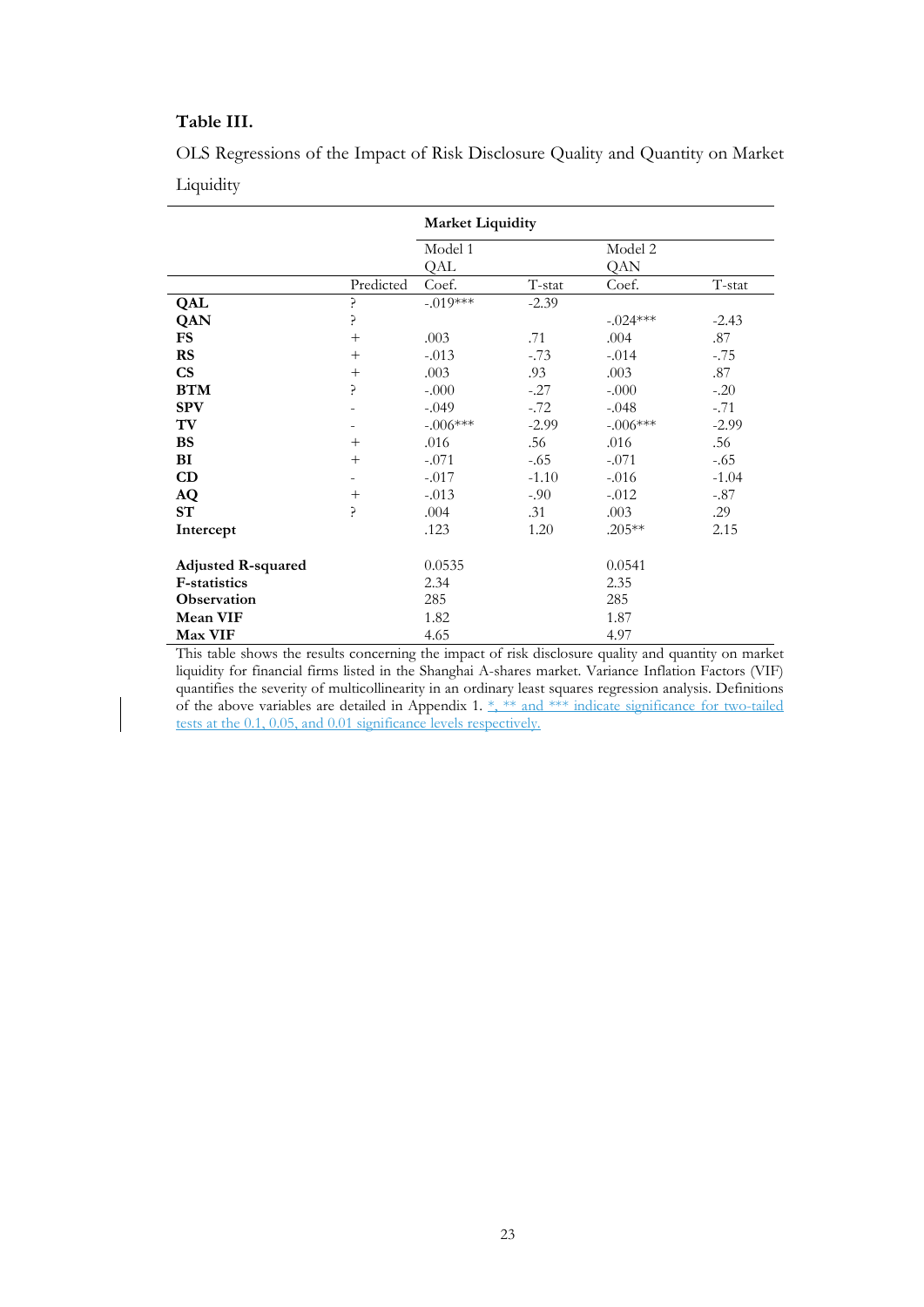# Table IV.

|                               | The Quality and Quantity of Risk Disclosure |            |         |           |         |                    |         |           |        |            |         |            |         |  |  |
|-------------------------------|---------------------------------------------|------------|---------|-----------|---------|--------------------|---------|-----------|--------|------------|---------|------------|---------|--|--|
|                               |                                             |            |         | 2013      |         |                    |         | 2014      |        | 2015       |         |            |         |  |  |
|                               |                                             | Model 1    |         | Model 2   |         | Model 1<br>Model 2 |         |           |        | Model 1    |         | Model 2    |         |  |  |
|                               |                                             | QAL        |         | QAN       |         | QAL                |         | QAN       |        | QAL        |         | QAN        |         |  |  |
|                               | Predicted                                   | Coef.      | T-stat  | Coef.     | T-stat  | Coef.              | T-stat  | Coef.     | T-stat | Coef.      | T-stat  | Coef.      | T-stat  |  |  |
| <b>FS</b>                     | $+$                                         | $.207***$  | 4.49    | $.201***$ | 5.14    | $.210***$          | 3.95    | $.208***$ | 4.89   | $.269***$  | 6.65    | $.255***$  | 7.35    |  |  |
| <b>RS</b>                     | $^{+}$                                      | .383       | 1.45    | .304      | 1.36    | .269               | 1.07    | .202      | 1.00   | .165       | .76     | .082       | .44     |  |  |
| <b>CS</b>                     | $+$                                         | .009       | .24     | .008      | .24     | $-.005$            | .13     | $-.015$   | $-.45$ | $-.022$    | $-.60$  | $-.026$    | $-.84$  |  |  |
| <b>BTM</b>                    |                                             | $.043**$   | 2.08    | $.39**$   | 2.20    | .034               | 1.32    | $.035*$   | 1.68   | $.060***$  | 3.99    | $.520***$  | 4.02    |  |  |
| <b>BS</b>                     | $^{+}$                                      | $.658*$    | 1.86    | .581      | 1.93    | .795*              | 1.96    | $.535*$   | 1.66   | .144       | .42     | .108       | .37     |  |  |
| BI                            | $+$                                         | .019       | .01     | .381      | .32     | $-469$             | $-.30$  | $-.598$   | $-.47$ | $-4.00***$ | $-3.00$ | $-3.43***$ | $-3.00$ |  |  |
| CD                            | $\sim$                                      | .007       | .03     | .90       | .44     | $-.046$            | $-.24$  | .012      | .08    | $-.131$    | $-.76$  | $-.092$    | $-.62$  |  |  |
| AQ                            | $^{+}$                                      | .208       | 1.06    | .189      | 1.13    | .200               | 1.05    | .213      | 1.40   | .262       | 1.51    | .193       | 1.30    |  |  |
| ST                            | $\mathbf{c}$                                | .008       | .05     | .005      | .04     | $-.0.41$           | .26     | $-.040$   | $-.32$ | .124       | .87     | .614       | .50     |  |  |
| Intercept                     |                                             | $-5.08***$ | $-5.07$ | $-910$    | $-1.07$ | $-5.04***$         | $-4.82$ | $-.399$   | $-.48$ | $-3.36***$ | $-3.40$ | .845       | 1.00    |  |  |
| <b>Adjusted R-</b><br>squared |                                             | 0.5215     |         | 0.5745    |         | 0.5085             |         | 0.5732    |        | 0.5999     |         | 0.6250     |         |  |  |
| <b>F-statistics</b>           |                                             | 12.62      |         | 15.40     |         | 12.03              |         | 15.32     |        | 17.16      |         | 18.97      |         |  |  |
| Observation                   |                                             | 97         |         | 97        |         | 97                 |         | 97        |        | 98         |         | 98         |         |  |  |
| Mean VIF                      |                                             | 1.62       |         | 1.62      |         | 1.76               |         | 1.76      |        | 1.66       |         | 1.66       |         |  |  |
| Max VIF                       |                                             | 3.06       |         | 3.06      |         | 4.03               |         | 4.03      |        | 3.24       |         | 3.24       |         |  |  |

Regression Results for the Quality and Quantity of Risk Disclosure spread by year

This table displays the impact of firm characteristics and control variables on the quality and quantity of risk disclosure. Variance Inflation Factors (VIF) quantifies the severity of multicollinearity in an ordinary least squares regression analysis. Definitions of the above variables are detailed in Appendix 1.  $\frac{*}{s} \cdot *$  and \*\*\* indicate significance for two-tailed tests at the 0.1, 0.05, and 0.01 significance levels respectively.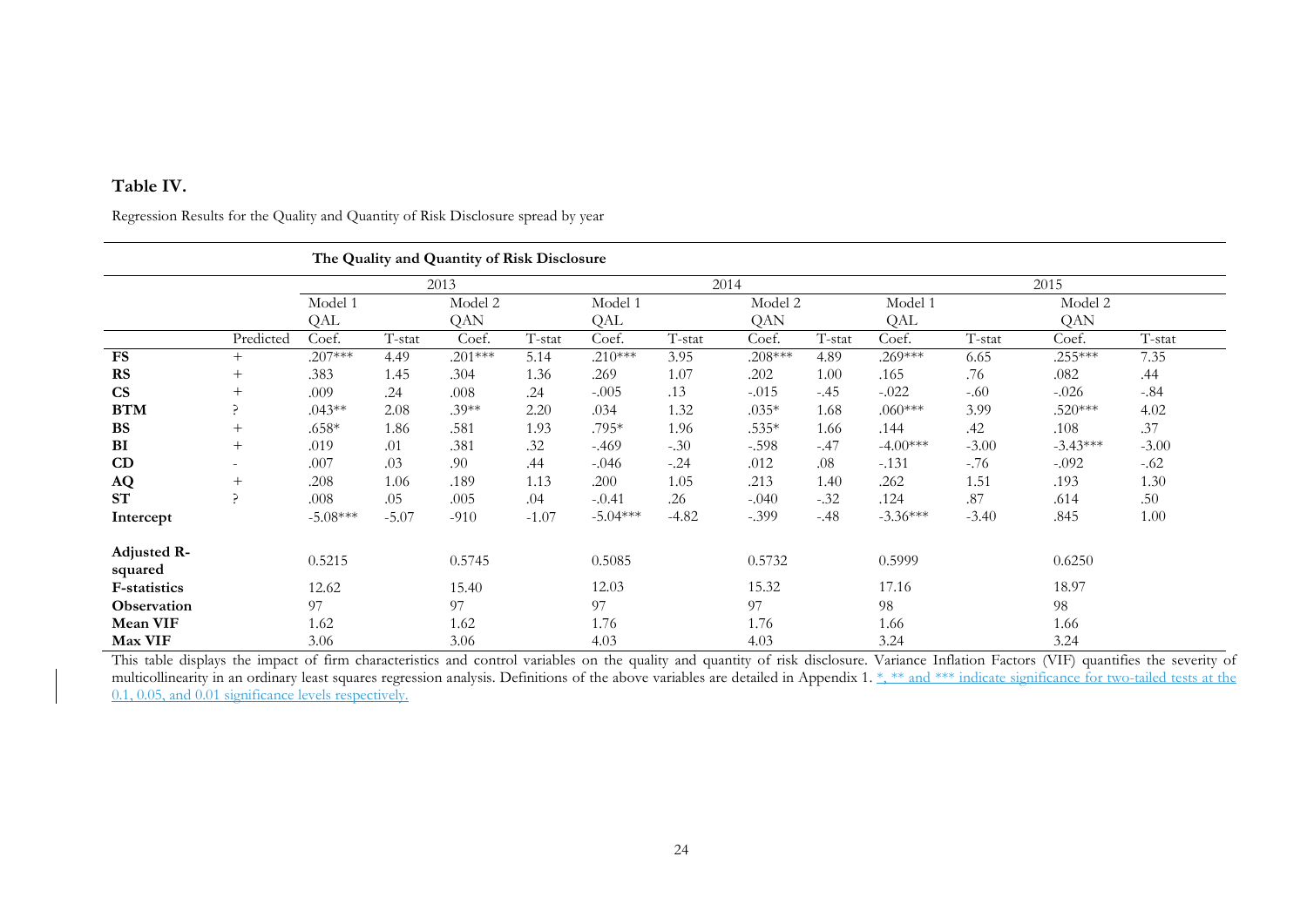|                           |                          | <b>Market Liquidity</b> |         |            |         |           |         |           |         |            |         |            |         |  |  |
|---------------------------|--------------------------|-------------------------|---------|------------|---------|-----------|---------|-----------|---------|------------|---------|------------|---------|--|--|
|                           |                          |                         |         | 2013       |         |           |         | 2014      |         |            | 2015    |            |         |  |  |
|                           |                          | Model 1                 |         | Model 2    |         | Model 1   |         | Model 2   |         | Model 1    |         | Model 2    |         |  |  |
|                           |                          | QAL                     |         | QAN        |         | QAL       |         | QAN       |         | <b>QAL</b> |         | QAN        |         |  |  |
|                           | Predicted                | Coef.                   | T-stat  | Coef.      | T-stat  | Coef.     | T-stat  | Coef.     | T-stat  | Coef.      | T-stat  | Coef.      | T-stat  |  |  |
| QAL                       |                          | $-.044***$              | $-3.08$ |            |         | .002      | .28     |           |         | $-.011$    | $-.84$  |            |         |  |  |
| QAN                       |                          |                         |         | $-.058***$ | $-3.47$ |           |         | .000      | .03     |            |         | $-.013$    | $-86$   |  |  |
| <b>FS</b>                 | $^{+}$                   | $-.001$                 | $-.08$  | .002       | .25     | $-.003$   | $-.59$  | $-.002$   | $-.47$  | $-.002$    | $-.40$  | $-.002$    | $-.32$  |  |  |
| <b>RS</b>                 |                          | $-.039$                 | $-1.13$ | $-.039$    | $-1.14$ | $-.020$   | $-.95$  | $-.019$   | $-.92$  | $-.046**$  | $-1.69$ | $-.047**$  | $-1.73$ |  |  |
| $\mathbf{C}\mathbf{S}$    | $^{+}$                   | $.008*$                 | 1.54    | $.008*$    | 1.61    | .005      | 1.26    | .005      | 1.26    | $.008*$    | 1.91    | $.008**$   | 1.88    |  |  |
| <b>BTM</b>                | ç                        | .001                    | .25     | .001       | .39     | $-.000$   | $-.16$  | $-0.000$  | $-.12$  | $-.002$    | $-1.18$ | $-.002$    | $-1.17$ |  |  |
| <b>SPV</b>                |                          | $-.412***$              | $-3.34$ | $-.427***$ | $-3.50$ | $-.120**$ | $-1.94$ | $-.201**$ | $-1.95$ | $-.375***$ | $-3.57$ | $-.375***$ | $-3.59$ |  |  |
| TV                        | $\overline{\phantom{a}}$ | $-.008$ ***             | $-2.56$ | $-.007***$ | $-2.39$ | $-.003$   | $-1.23$ | $-.003$   | $-1.17$ | $-.002$    | $-.89$  | $-.002$    | $-.88$  |  |  |
| <b>BS</b>                 | $^{+}$                   | $-.089**$               | $-1.85$ | $-.083**$  | $-1.74$ | .030      | $.88$   | .032      | .94     | .035       | .80     | .035       | .81     |  |  |
| BI                        | $^{+}$                   | $-152$                  | $-.81$  | $-126$     | $-.68$  | $-.131$   | $-1.02$ | $-.132$   | $-1.03$ | $-.037$    | $-.22$  | $-.038$    | $-.23$  |  |  |
| CD                        | $\overline{\phantom{a}}$ | .015                    | .47     | .020       | .64     | $-.008$   | $-.47$  | $-.008$   | $-.49$  | $-.002$    | $-.11$  | $-.002$    | $-.11$  |  |  |
| AQ                        | $^{+}$                   | .016                    | .62     | .017       | .70     | $-.024*$  | $-1.45$ | $-.023$   | $-1.40$ | $-.037**$  | $-1.73$ | $-.036**$  | $-1.75$ |  |  |
| <b>ST</b>                 | ς                        | .008                    | .43     | .009       | .45     | .002      | .14     | .002      | .14     | .010       | .55     | .009       | .52     |  |  |
| Intercept                 |                          | $.660***$               | 3.72    | .833***    | 5.04    | .199      | 1.51    | .186      | 1.51    | $.271**$   | 1.79    | .316       | 2.22    |  |  |
| <b>Adjusted R-squared</b> |                          | 0.2245                  |         | 0.2459     |         | 0.0706    |         | 0.0697    |         | 0.1573     |         | 0.1577     |         |  |  |
| <b>F-statistics</b>       |                          | 3.27                    |         | 3.55       |         | 1.60      |         | 1.59      |         | 2.46       |         | 2.47       |         |  |  |
| <b>Observation</b>        |                          | 95                      |         | 95         |         | 95        |         | 95        |         | 95         |         | 95         |         |  |  |
| Mean VIF                  |                          | 1.90                    |         | 1.96       |         | 2.09      |         | 2.16      |         | 1.98       |         | 2.03       |         |  |  |
| Max VIF                   |                          | 4.51                    |         | 4.71       |         | 4.74      |         | 5.57      |         | 4.88       |         | 5.33       |         |  |  |

# Table V. OLS Regressions of the Impact of Risk Disclosure on Market Liquidity spread by year

This table shows the results concerning the impact of risk disclosure quality and quantity on market liquidity for financial firms listed in the Shanghai A-shares market on yearly basis. Variance Inflation Factors (VIF) quantifies the severity of multicollinearity in an ordinary least squares regression analysis. Definitions of the above variables are detailed in Appendix 1. \*, \*\* and \*\*\* indicate significance for two-tailed tests at the 0.1, 0.05, and 0.01 significance levels respectively.